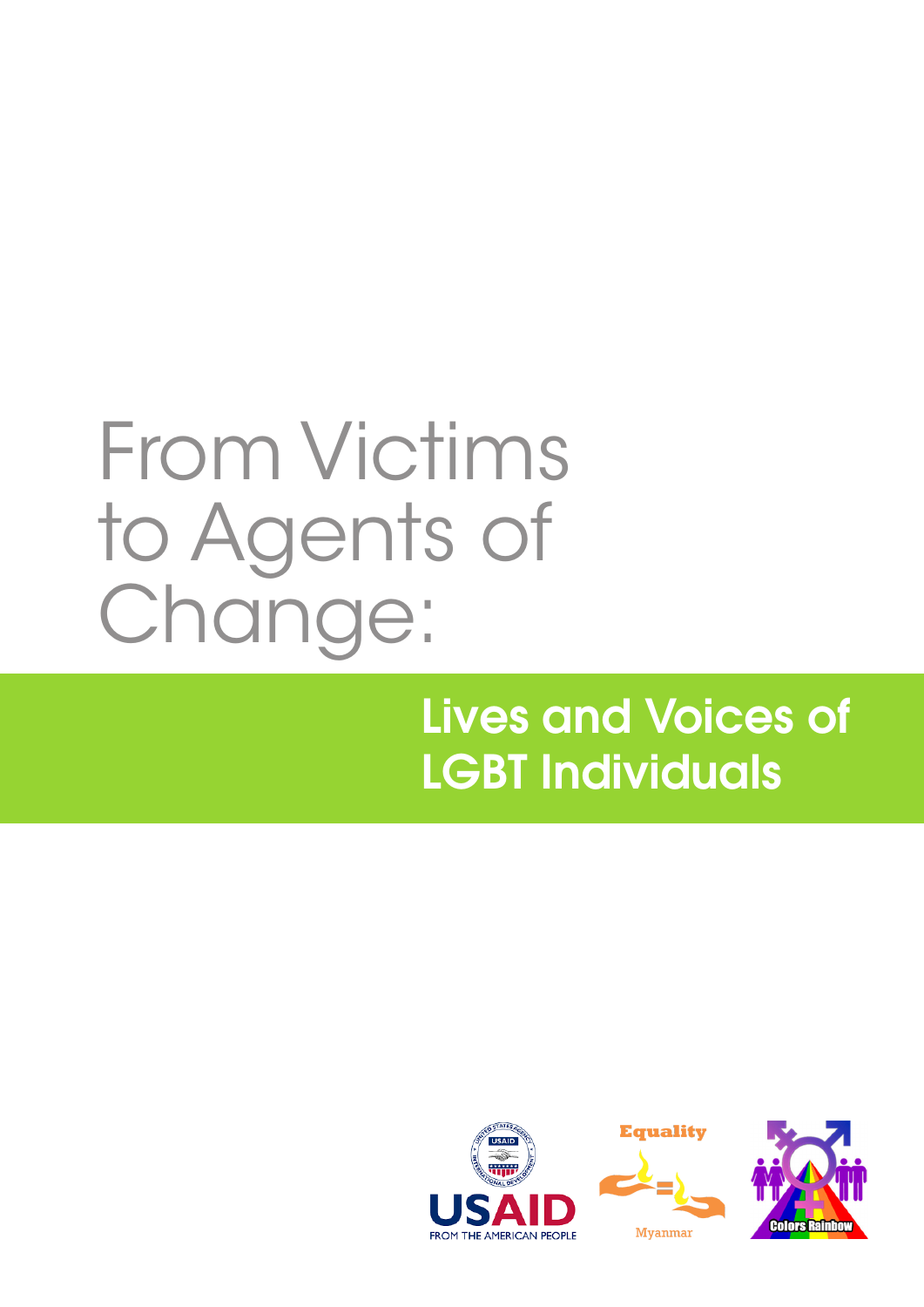### Table of contents

Acknowledgements — 1

### Appendixes:

Executive Summary — 2

Introduction — 5

Overview of the LGBT Pilot Rule of Law Initiative — 7

Methodology of Monitoring and Evaluation — 8

Findings

### Recommendations

### Conclusion — 25

• 4.1 Community attitudes and experiences of discrimination amongst LGBT participants — 9

- 
- 4.2 Impact of the LGBT Pilot Rule of Law Initiative 15

- 5.1 Recommendations within legal framework 23
- 5.2 Recommendations outside legal framework 24

- Survey form applied during Phase I 28
- General Guidelines and Questions 29
- Survey form applied during Phase II 30
- Structured questionnaires for FGDs and KIIs from Phase II 32
- Statistics cases at the areas of study 33

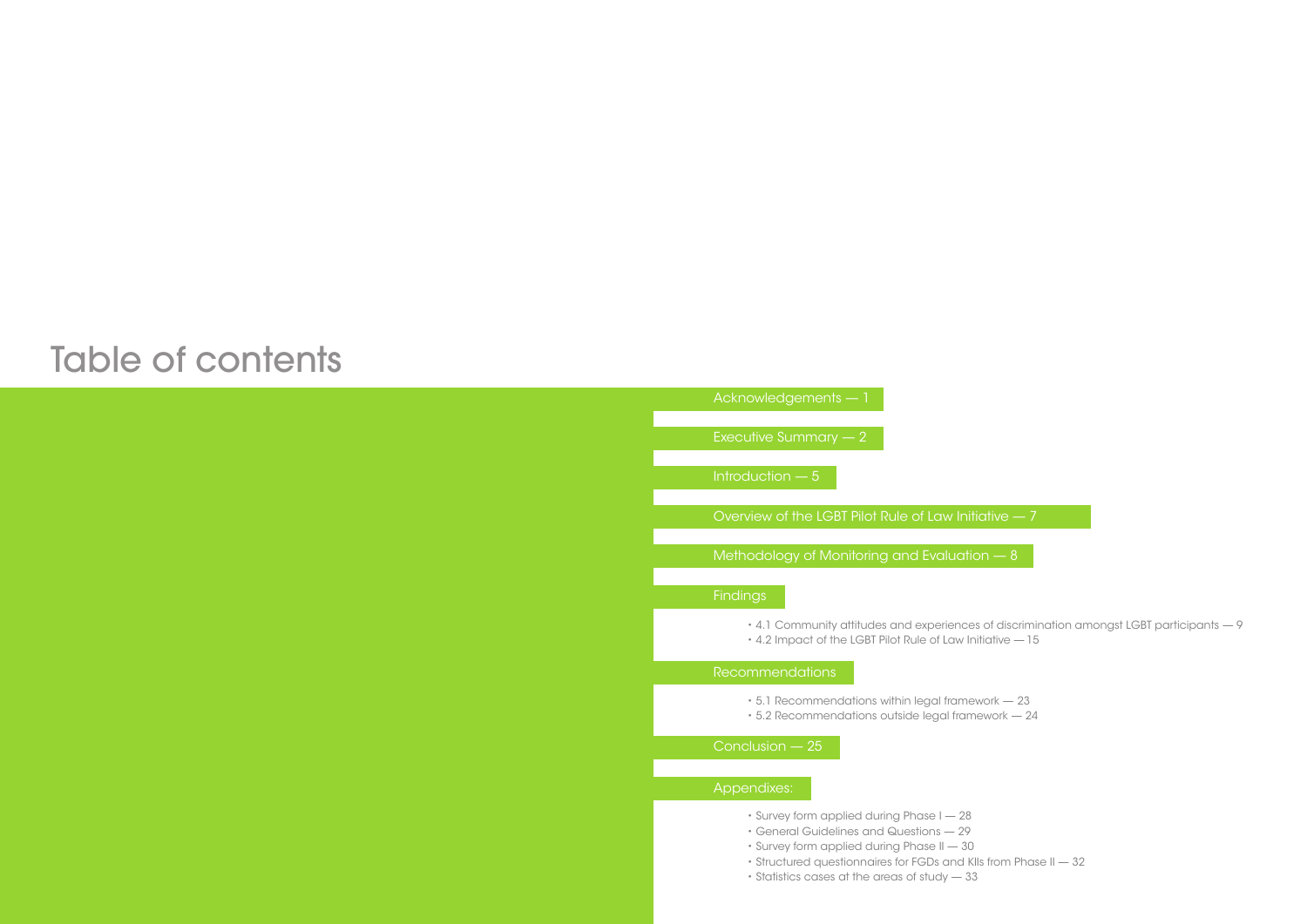A number of key individuals contributed to the implementation of the Colors Rainbow "LGBT Pilot Rule of Law Initiative" with the support from Promoting the Rule of Law Project (USAID), the monitoring and evaluation upon which this report is based, and the writing and publication of the report itself. Firstly, the tremendous efforts of Cherry Zahau and Yee Nwe Tun provided the crux of the findings and **Analysis presented herein.**<br>A number of key individuathe implementation of the implementation of the "LGBT Pilot Rule of Law Initi port from Promoting and which this report is base and publication of the rep tremendous ef

> The legal system and widespread communal attitudes in Myanmar hold LGBT individuals in significant contempt, and as a result, individuals who do not subscribe to mainstream gender and sexuality categories are frequently victims of verbal, physical and sexual harassment by both fellow citizens and authority figures (such as the police force). The rule of law – specifically Section 377 of the penal code and the socalled "shadow and disguise" acts – is used to intimidate, harass and punish LGBT individuals. While in the past, formalized knowledge of these abuses has been low, human rights campaigners are increasingly documenting cases of abuse being committed towards LGBT individuals. The illegal status and cultural stigma against the LGBT community makes seeking legal recourse against such abuse an acute challenge. A lack of awareness regarding human rights amongst the LGBT community, as well as a dearth in legal professionals willing to assist and advise in cases

### Executive Summary

Furthermore, this acknowledgement section would not be complete without recognizing the tremendous involvement of Daw Khin Ma Ma Aye, Michael McGrath, Augustine Pyae Sone and Zaw Bo in the editing and proof-reading of the final report and Wunna Yannaing for graphic designing in its final stages.

> involving LGBT individuals seriously compounds these problems. All of this contributes to LGBT individuals being trapped within vicious cycles of abuse and self-destructive behaviour, which reinforces the negative stereotype held within society at large towards the LGBT community.

The following report details the findings of the monitoring and evaluation (M+E) project undertaken by an external consultant concerning Colors Rainbow's "LGBT Pilot Rule of Law Initiative" project with the support from Promoting the Rule of Law Project (USAID). The project focused on providing legal support to LGBT people in Hlaingtharya Township (Yangon Division), Mawlamyine Township (Mon State) and Pyay Township (Bago Division). The findings of this report, and the implementation of the LGBT Pilot Rule of Law Initiative, highlighted several important themes relevant to policy-making: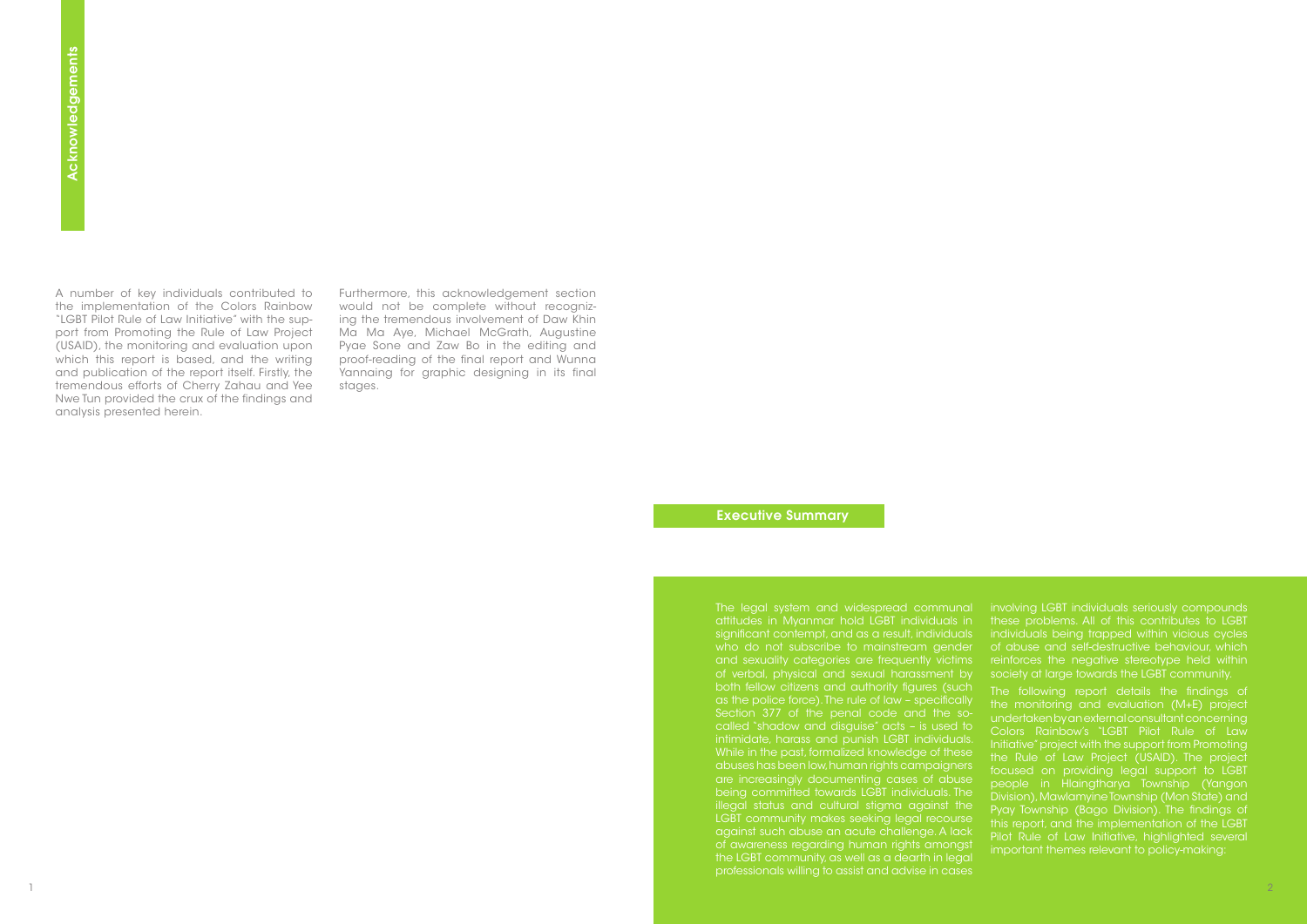The provision of human rights and legal rights training to LGBT individuals had a powerful impact upon victims' feelings of self-worth,

The training of LGBT individuals as paralegals has manifest positive impact upon the value they can contribute to society, and thus helps to break negative stereotypes with which they are associated.

Ultimately, legislative change is required to end the legal justification of abuse towards the LGBT community, but without legal professionals dedicated to the cause, this is an elusive prospect. In general, legal professionals in Myanmar are not equipped to deal with cases relating to abuse based on sexual orientation and gender identity. Indeed, while putting forward cases of abuse towards LGBT individuals has been a core outcome of the project, a majority of the documented cases cannot go to court due to an insufficient number of qualified lawyers being available to take on such cases. The arrival of the new government presents a potential opportunity to lobby for more legal services and aid to be provided by the state. Providing sensitivity training regarding sexual orientation and gender identity to these practitioners will be crucial.

These instances vary from neglect to follow-up on cases of abuse reported by LGBT individuals, to the perpetration of abuse towards the LGBT community by the police for itself. Ending the abusive behaviour that is entrenched within the police force is a priority to addressing the issues within the rule of law. Until the LGBT community is no longer persecuted by authority figures, and until legal authorities take cases of abuse against LGBT individuals seriously, victims will continue to have no feasible avenue of legal recourse for the violation of their human rights. Comprehensive outreach, awarenessraising and behavioural change programs within the police force are essential to improve this situation. Furthermore, serious efforts need to be made in advocating the new government to establish an unprejudiced complaint mechanism for reporting authority figures that perpetrate abuses or fail to adequately perform their legal duties. d

and encouraged positive behaviour changes amongst participants – altering their perceptions of themselves as being victims, to being agents of change. Additionally, training programs such as the one undertaken by Colors Rainbow help to unite an otherwise disparate LGBT community, with members across the spectrum of sexuality and gender diversity recognizing the struggles they share as a minority community. This increased notion of unity provides a more consolidated platform through which the LGBT community themselves can be a part of future advocacy and awareness programs, and the success of the pilot project indicates the value in extending the project to other parts of the country. Enhanced capacity-building programs and awareness raising programs would serve to further strengthen the position of LGBT individuals as agents of change. a

Participants were exposed to tasks and opportunities that rarely present themselves to LGBT individuals due to discriminatory employment practices. LGBT participants reported that this significantly boosted their sense of selflegitimacy. The networks and communication lines that the program established between the trained paralegals and community leaders and figures of authority further boosts this sense of legitimacy – and in turn, contributes to improving the perception of worth and value attributed to the LGBT community by society at large. Thus, projects that continue to engage LGBT individuals within the community at large will help to reinforce more positive connotations of the LGBT community, and contribute to break the stigma against sexuality/gender diverse individuals. b

### Confronting the discrimination that is entrenched within the rule of law remains a significant challenge.

C

### Abuse and neglect at the hands of the police force is a serious issue.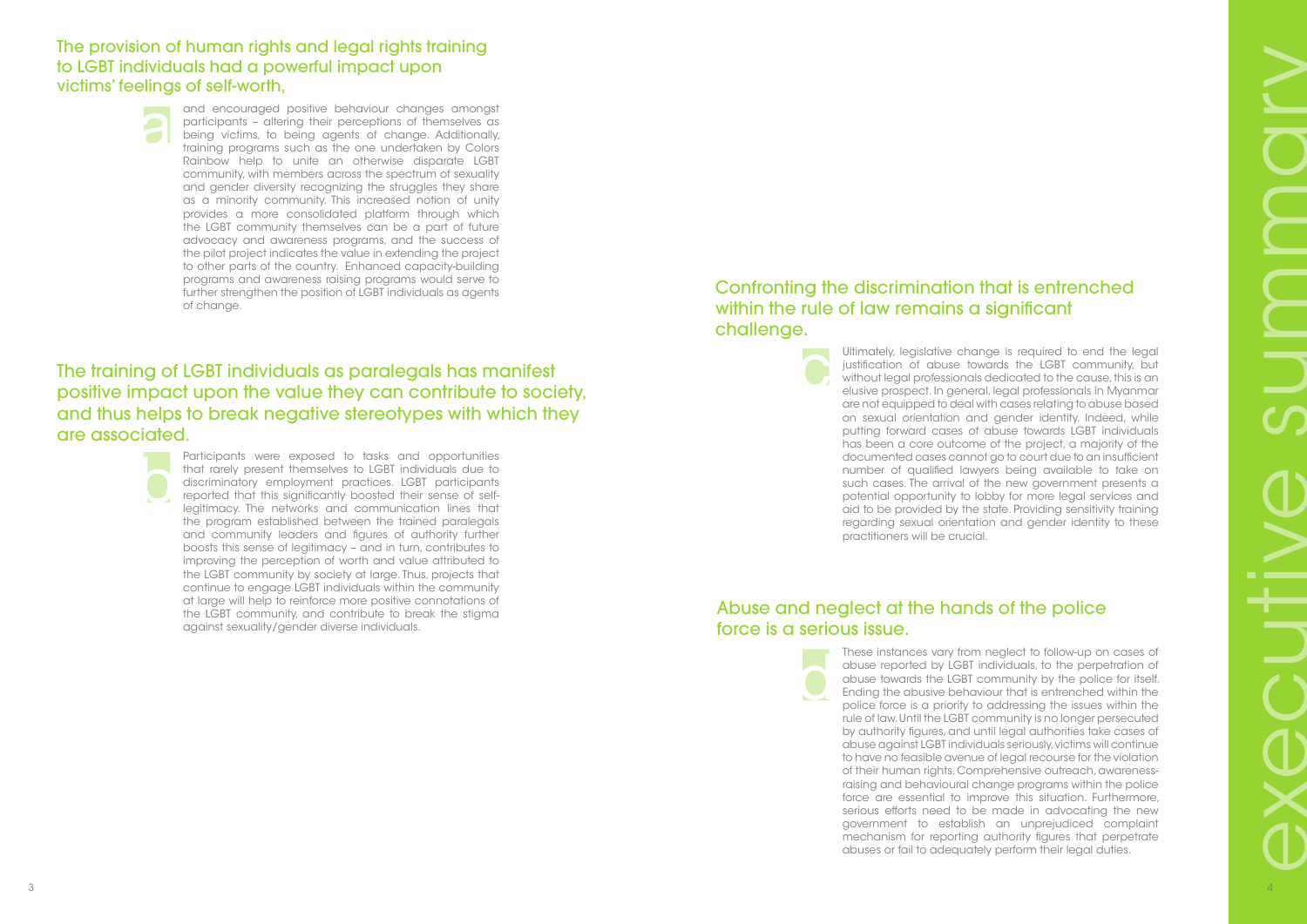Published in 2013, the United States Institute of Peace (USIP) Rule of Law Report on Myanmar found that at the community level, there is a fundamental lack of knowledge concerning basic laws, legal procedures, and mechanisms among the general citizenry. Decades of mili tary rule have rendered large swathes of the populace unable to perceive the existence of a culture of justice that supports ordinary people, and as a result, citizens typically do not see the legal system as providing them any legitimate benefit, protection or relevance to their daily lives. Thus, broadly speaking, when disputes arise with in the community, a lack of legal knowledge and skills with which to engage local officials or courts render many citizens helpless in seeking a fair resolution to their legal matters.

called "shadow and disguise" laws invested in statutory police powers. 1LGBT individuals are frequent victims of human rights abuses in both public and private spheres – including schools, work places, and their own homes – and are constantly denied of safe spaces where they could freely identify. The hostile cultural climate severely compounds the capacity of victims to obtain legal support, and the LGBT community at large appears to lack fundamental knowl edge concerning their legal rights as human beings. Although national reforms towards democratization over the past five years have been significant, much work is required to overcome the systemic and culturally reinforced injustices and repression that have impacted people of non-conforming gender and sexual identities.

Against this backdrop, the human rights of LGBT persons have been consistently marginalized. The pervasive homophobia that is embedded within the cultural values of Myan mar has led to LGBT persons suffering unique forms of oppression and discrimination as a minority group. The widespread opposition to non-heteronormative sexualities and gen der identitiesis entrenched within an array of laws that are persistently used to harass, persecute and punish LGBT individuals – namely, Section 377 of the Penal Code and the so-

> <sup>1</sup>A hangover from the colonial period, Section 377 of the Penal Code forbids against "carnal intercourse against the order of nature", and is usually targeted at gay men and transwomen. However, this law is rarely used to arrest 'offend ers' – instead, police threaten prosecution under this law, which can carry a sentence of up to 10 years, in order to instigate bribes/favours out of the LGBT persons they arrest. The "shadow and disguise" laws carry a shorter sentence (typically two months) and are acted upon by police, al though arrest for the sake of bribing those in custody is still very much common practice with this law as well.

# 6 introduction

This report details the outcomes of the Monitoring and Evaluation (M+E) study of Colors Rainbow's (CRB) ongoing 'LGBT Pilot Rule of Law Initiative' project funded by Promoting the Rule of Law Project (USAID), which focuses on provid ing legal support to LGBT people in Pyay (Bago Region), Mawlamyine (Mon State) and Hlaingth arya Township (Yangon Region). An external consultant was responsible for the M+E project, with the findings then jointly analyzed with the CRB team.

The report is structured as follows. Firstly, an overview of "LGBT Pilot Rule of Law Initiative" project will be provided. Following this, a brief explana tion of the methodology used during the M+E will be provided, before presenting the findings of the study.

The findings are separated into three sections:

i.) an exploration of the core issues of discrimina tion and marginalization facing LGBT individuals and the corresponding attitudes of community leaders, professionals and officials who were in volved in the project;



ii.) an analysis of the impact of the LGBT Pilot Rule of Law Initiative project itself and finally

iii.) a discussion of the key challenges encoun tered during the implementation of CRB's pro gram. The report will end with recommendations for policy makers and the implementers of future programming.

The findings presented herein should be un derstood as being the tip of an iceberg, and clearly indicate a need to carry out further in-depth studies on the rule of law as it pertains to LGBT individuals, and more broadly, in terms of the performance of judges, the police force, public advocates, as well as court procedures and the implementations of laws in Myanmar. The findings also highlight that further studies on thematic areas such as LGBT and Educa tion/Health services, LGBT and Employment, LGBT and Leadership will be essential in future projects aimed to lift LGBT individuals from the oppression they currently suffer.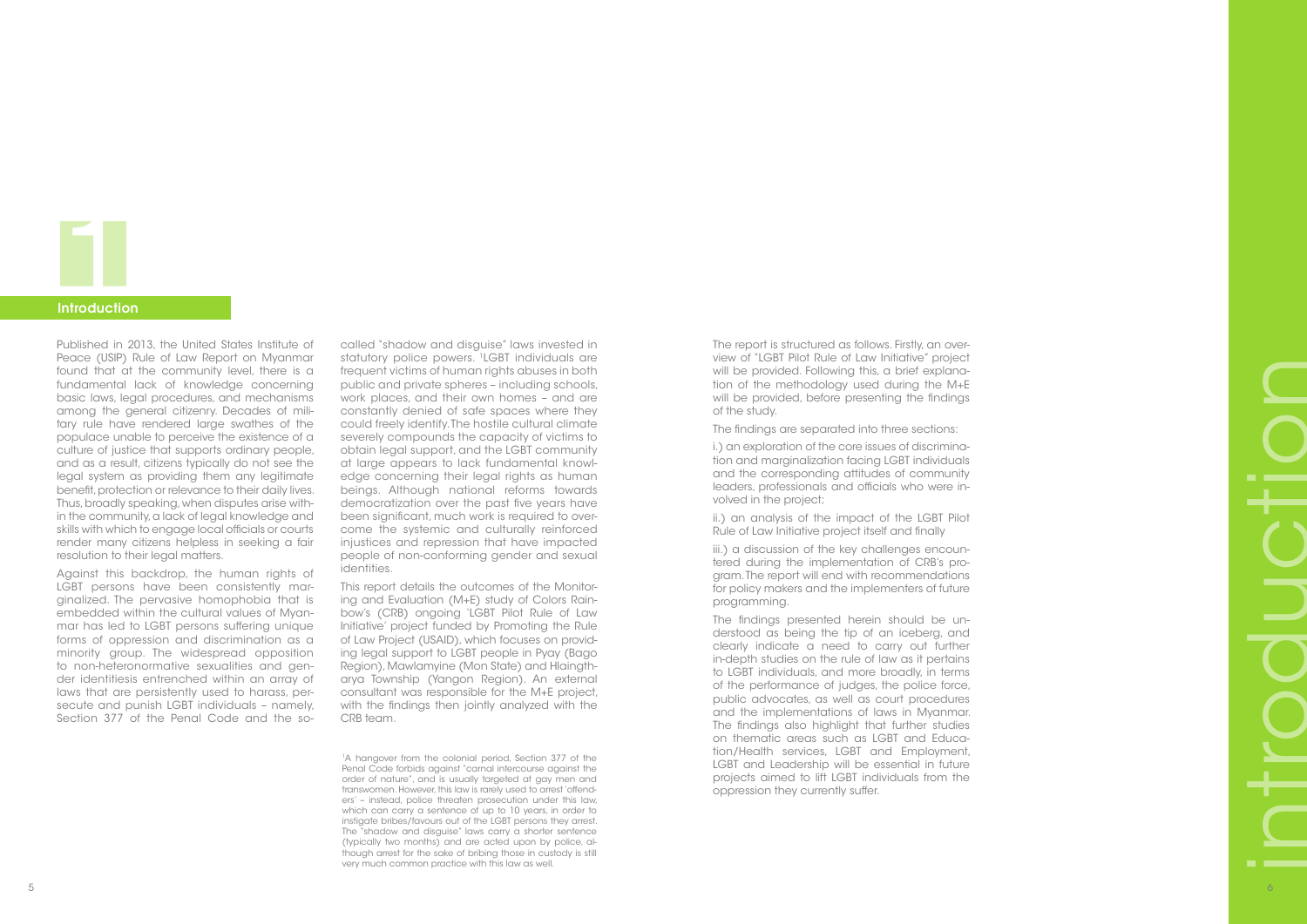To shine light on the disadvantages faced by LGBT individuals in the legal system and society in general, and to empower in the legal system and society in general, and to empower **the match of the supervistion of the controllogy of Monitoring and Evaluation**<br>victims of marginalization

### The interviews for the Monitoring and Evaluation project took place in three

### phases;

The initial phase of the project involved holding human rights and LGBT rights trainings in the three target areas: Yangon, Pyay and Mawlamyine. Over the course of 15 months, 4 training sessions have been delivered in each target area, with each training session involving a new pool of participants. In total, there were 270 beneficiaries of these training sessions, involving both LGBT and non-LGBT individuals.

**Phase I** was carried out in January 2015 in the three project areas, where interviews were conducted with LGBT individuals. The Interviewees were a mix of individuals who had already participated in the training, as well as

From within these training groups, a number of willing individuals were selected to receive enhanced training as paralegals. These participants were introduced to human rights concepts and the existing laws that directly impact upon the lives of LGBT individuals, and were also equipped with legal documentation skills. From January to December 2015, CRB identified and recruited 23 paralegals to document cases of human rights violations against LGBT individuals in the target areas and provide legal assistance.

Indeed, as mentioned, this project sought to more broadly assist the community in gaining access to legal assistance, and thus many cases documented and lodged by the paralegals did not necessarily involve LGBT victims. An annex at the end of the report presents some statistics pertaining to the number of different cases that have been lodged and referred.



**Phase II** was carried out in May 2015, where interviews were conducted with LGBT individuals, paralegals, community leaders such as local section council members, police, media, NGO workers, lawyers, members of parliament (MPs)

**Phase III** was carried out in November 2015, where LGBT persons and community leaders who had been interviewed during Phase I and Phase II were interviewed, as well as paralegals and participants of the human rights training conducted by Colors Rainbow staff members, who were apart of the initial planning phase.

individuals who had not.

### Initiated in 2014, the ongoing LGBT Pilot Initiated in 2014, the ongoing LGBT Pilot<br>
Rule of Law Initiative has four core<br>
objectives:<br>
To shine light on the disadvantages faced by LGBT individuals<br>
in the legal system and society in general, and to empower<br>
victi Rule of Law Initiative has four core objectives:



The main methodologies for the report are Focus-Group Dis cussions and Key Informant Interviews. FGDs were conduct ed with LGBT persons who participated in human rights/ LGBT rights training and the paralegals. KII and FGDs were conductedwith members of parliaments, police officers, local authorities, NGO workers, community leaders, and lawyers in the project areas. Written or verbal consent from the correspondents were secured prior to the interviews, and participants in this report have been kept confidential.

To document cases where the law has been used to harass, intimidate or imprison LGBT people

To bring those instances to the attention of Legal Advisory Board of LGBT Rights Network Myanmar, human rights lawyers, law enforcement personnel, members of parliaments, legislatures and policy makers for further representation to the Myanmar Human Rights Commission and other relevant bodies

acc o

To contribute more broadly to the human rights movement by holding law enforcement and legal officials accountable for their actions, and to help improve the general public's access to legal support

and ministers.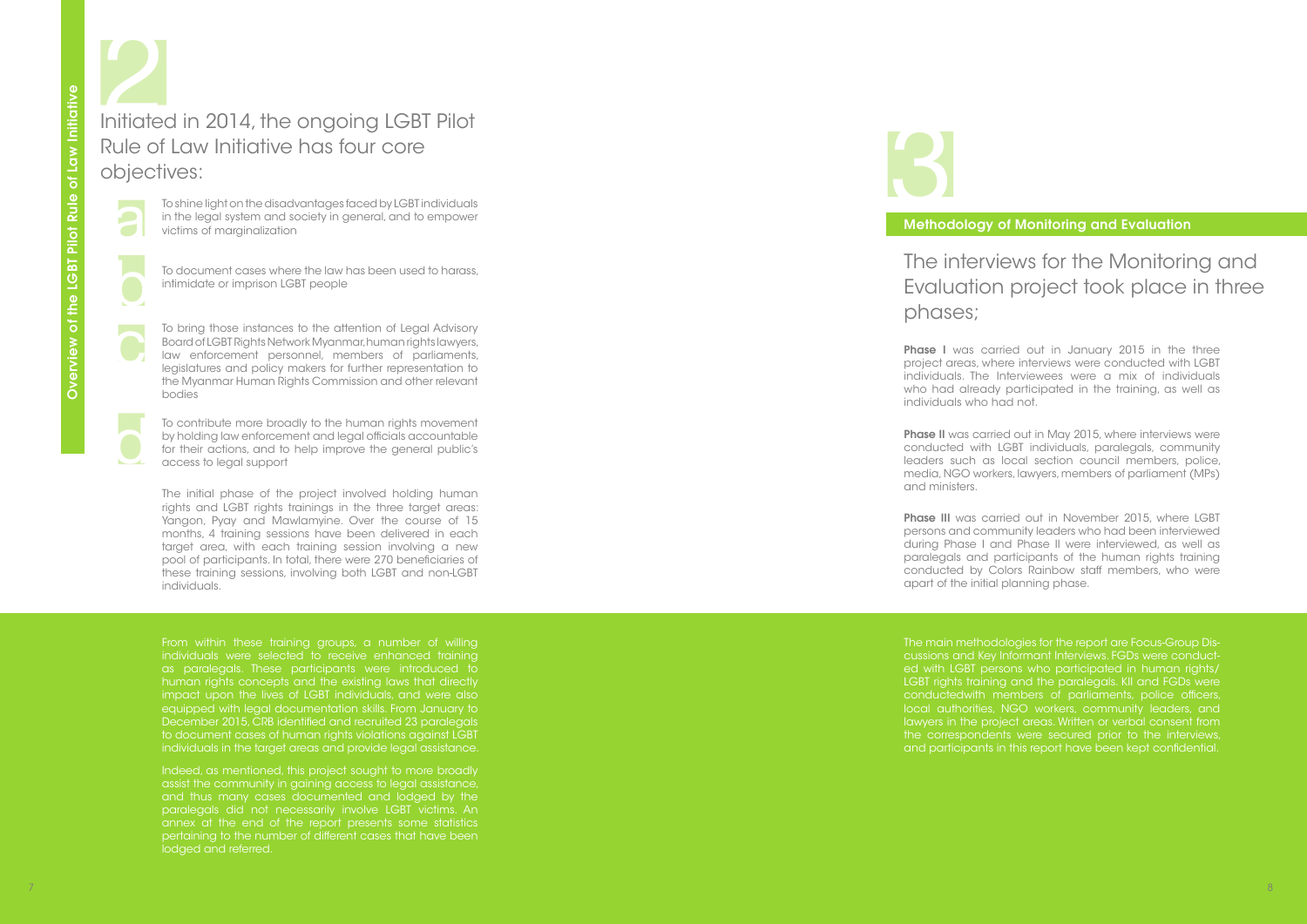The following discussion is informed by FGDs conducted in the initial phase of the project with LGBT individuals, as well as FGDs and KIIs with non-LGBT community members – including lawyers, police officers and other notable figures. The marginalization and discrimination suffered by the LGBT community is contextualized through observation and testimonies, as well as perspectives from leading commu nity members outside of the LGBT sphere.

### Initial conversations with non-LGBT community leaders

Throughout the initial conversations with the community leaders, government officials and legal professionals in volved in this project, a significant proportion of participants toned down the severity of discrimination suffered by LGBT people, or outright denied that such discrimination ex ists. Furthermore, some individuals openly stated that they thought LGBT individuals brought such hatred upon them selves. Unsurprisingly, sensitive mentalities and practices concerning the diversity of sexual orientation, gender iden tity and gender expression were more or less non-existent. Indeed, for many participants, the array of identities within the LGBT spectrum was not even recognized as being respectable. Once again, when issues of discrimi nation or abuse were discussed, there was a tendency to deny that such instances took place, or to blame the victim of such abuses as having invited such abuse upon them selves through disrespectful or inappropriate behaviour. More generally speaking, LGBT individuals were connoted with carrying sexually transmitted diseases, particularly HIV/ AIDS, and were also accused of being reckless, shameless and libidinous – which carries particular offence in Myan mar's conservative culture, where the open discussion of sex is still considered a taboo. Furthermore, LGBT participants frequently reported that they are the first to be accused of petty crimes.

Indeed, some non-LGBT interviewees indicated that they were overall willing to accept the existence of LGBT persons in society, but that when it comes to leadership, public ad ministration and service in the police force or army, it was consistently reiterated that gay men should not be allowed to take up such positions, due to the fact that these roles should be taken up by people who can be "future leaders". Overall, there was a general impression that LGBT individu als should not be in leading roles in society, and that, particularly for gay men, the only professional pursuit should bein specific fields such as make-up artistry, entertainment and as Natkadaw (spirit mediums). These attitudes largely stem from traditional beliefs whereby men are considered to be more noble than women in Myanmar society.Through a

### Community and Community attitudes and experiences of discrimination amongst LGBT participants

# e de la construcción de la construcción de la construcción de la construcción de la construcción de la construcción de la construcción de la construcción de la construcción de la construcción de la construcción de la const findings

perception that they have betrayed their gender or sex, and thus actively renounce the nobility that comes with their manhood, gay men and transwomen are seen as inferior and unfit for taking up prominent roles within society. This highlights a lack of opportunities for the LGBT persons to be in decision-making positions and leadership roles in order to increase their legitimacy as members of society. Some lead ers directed blame towards the education system or lack of employment opportunities – demonstrating a degree of cognizance of the structural disadvantages facing the LGBT community.

Professionally, lawyers typically expressed the opinion that all human beings are entitled to legal protection equally and the State is responsible for improving legal systemsand mechanisms – however, they did not elaborate on how re ceiving fair legal protection could be extended to the LGBT community. One interviewee indicated that initiatives pro moting awareness of LGBT issues to individuals and organi zational act as an important starting point, and that they believed there would generally be good will to accept and promote LGBT issues within the legal community should such training continue.

Police forces in Hlaingtharya demonstrated significant resist ance to being open to be sensitive towards LGBT issues, and securing avenues for victims to pursue justice appeared to be particularly difficult. Furthermore, the general consensus appeared to be that the law enforcement agents did not need to be held accountable for their actions. Indeed, one police official expressed that police were cooperative when receiving cases of abuse, but that they ignored those who came forward with cases of ill-treatment by the police force themselves. Overall, positive communication mechanisms between the police departments and LGBT communities do not exist, and thus reinforces the antagonistic relationship between LGBT individuals and the police force.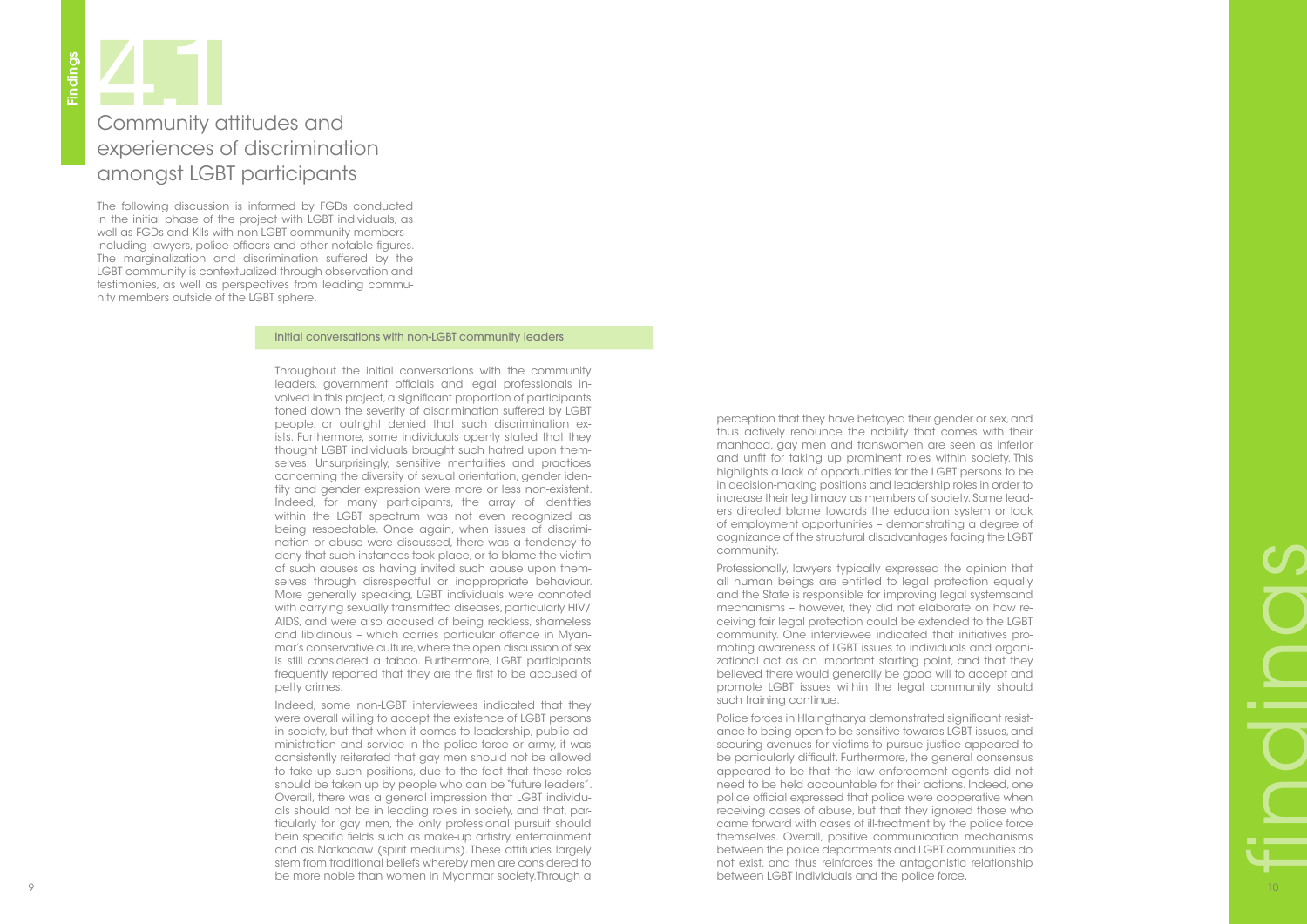Most participants reported to have been victims of discrimi nation and abuse since childhood. A great number of LGBT persons feel the need to hide their sexual identity from fam ily members, friends, and colleagues due to the pervasive hostility towards LGBT individuals in Myanmar Society. Those who are open about their identities frequently report being made to feel as though they have brought shame upon the family, and being disowned by family members is com mon. When in public, individuals whose LGBT identity is ex ternally presented (such as through behaviour and choice of clothing) frequently face harassment and abuse. LGBT individuals shared various experiences of verbal abuse that they had suffered in public spaces, such as pagodas, in the streets, and in teashops, while many others contributed stories of the blatant sexual harassment and assault they had experienced in open spaces. Numerous respondents expressed that they felt particularly vulnerable to verbal, physical or sexual assault whilst riding public buses, while other respondents reported having stones thrown at them by children whilst they are walking down the street. Many LGBT also report being frequent victims of robbery, as they are seen to be easy targets. In general, participants voiced that they feel fellow community members regard them with suspicion and disgust. The abuse and hostility encoun tered by LGBT individuals across all aspects of daily life thus inhibits their ability to live safely and freely within their own communities.

> Lesbians and transmen (or tomboys as they are known in Myanmar) were considerably less represented in the train ing sessions, and indeed, throughout the networks of CRB, there is a noticeable shortage of lesbian and tomboy activ ists. There appears to be a significant communication gap and lack of interaction between the different components of the LGBT community, as well as between women's rights groups and lesbian/transgender organizations. Indeed, the patriarchal character of Myanmar society sees lesbians and transmen subject to gender based violence and dis crimination, and in many cases, they face similar stigmas to gay and transwoman individuals.

Sir, you should not let off this shameless A-chauk (deroga tory term for a transgender woman) easily. Why don't we ask her to take off all her clothes and make her walk home totally naked? ,<br>,<br>,

The officer agreed to the humiliating act, and ordered her to strip naked in the street. Unsatisfied with her slow and cau tious removal of her shirt and longyi (traditional skirt) the gang of police forced her to take off her underwear. Asham edly, the girl fled to a nearby field, upon which the police chased her with a slingshot. The girl fled home naked. Similar stories of harassment and abuse were not uncommon, particularly amongst transgender women. Other participants reported being verbally harassed and abused by police at places of worship, such as pagodas or in temples, and that they have been forced to leave such places and told to stay at home. With law enforcement agents being the key perpetrators of this blatant case of harassment, the difficulty Sir, you should not let off this shameless<br>
fory term for a transgender woman) eask her to take off all her clothes and me<br>
totally naked?<br>
The officer agreed to the humiliating act, and ordered her t<br>
strip naked in the s

### Initial conversations with LGBT persons

11 and the contract of the contract of the contract of the contract of the contract of the contract of the contract of the contract of the contract of the contract of the contract of the contract of the contract of the con findings

LGBT participants expressed limited knowledge concerning basic human rights, and instead demonstrated an internali zation of the marginalization, discrimination and violence that they experience in their daily lives. Most worryingly, the key perpetrators of violence and discrimination include law enforcement officials themselves – particularly police offic ers. Respondents report that they are frequently targeted by policemen and threatened with arrest (or are arrested and forced to bribe their way out), and stories of violent and verbal assault are common.Community gang mem bers, peers, family members, teachers, employers, some legal personals and community leaders were all included as perpetrators in the cases of abuse that were brought forward. For example, teachers were reported to frequently insult gay and lesbian students in front the class, and would admin ister punishment for students who would wear clothes that did not align with their assigned gender. Bullying from peers and teachers alike causes a great deal of LGBT students to drop out of school early, given them a severe disadvantage. From the first-hand information gathered, it is clear that the widespread violence and abuses committed against LGBT individuals is carried out with absolute impunity.

Ei. For example, the experience of one participant from Hlaingtharya – a transgender woman –reveals a clear case of harassment at the hands of the police force. Whilst walk ing home from the shop at which she worked, she was confronted by a group of policemen who asked where she was going and where she had come from. On replying that she was heading home from her job, one of the policemen blatantly accused her of lying, and implied she was intent on committing obscenity. Meanwhile, another officer interjected, reportedly saying: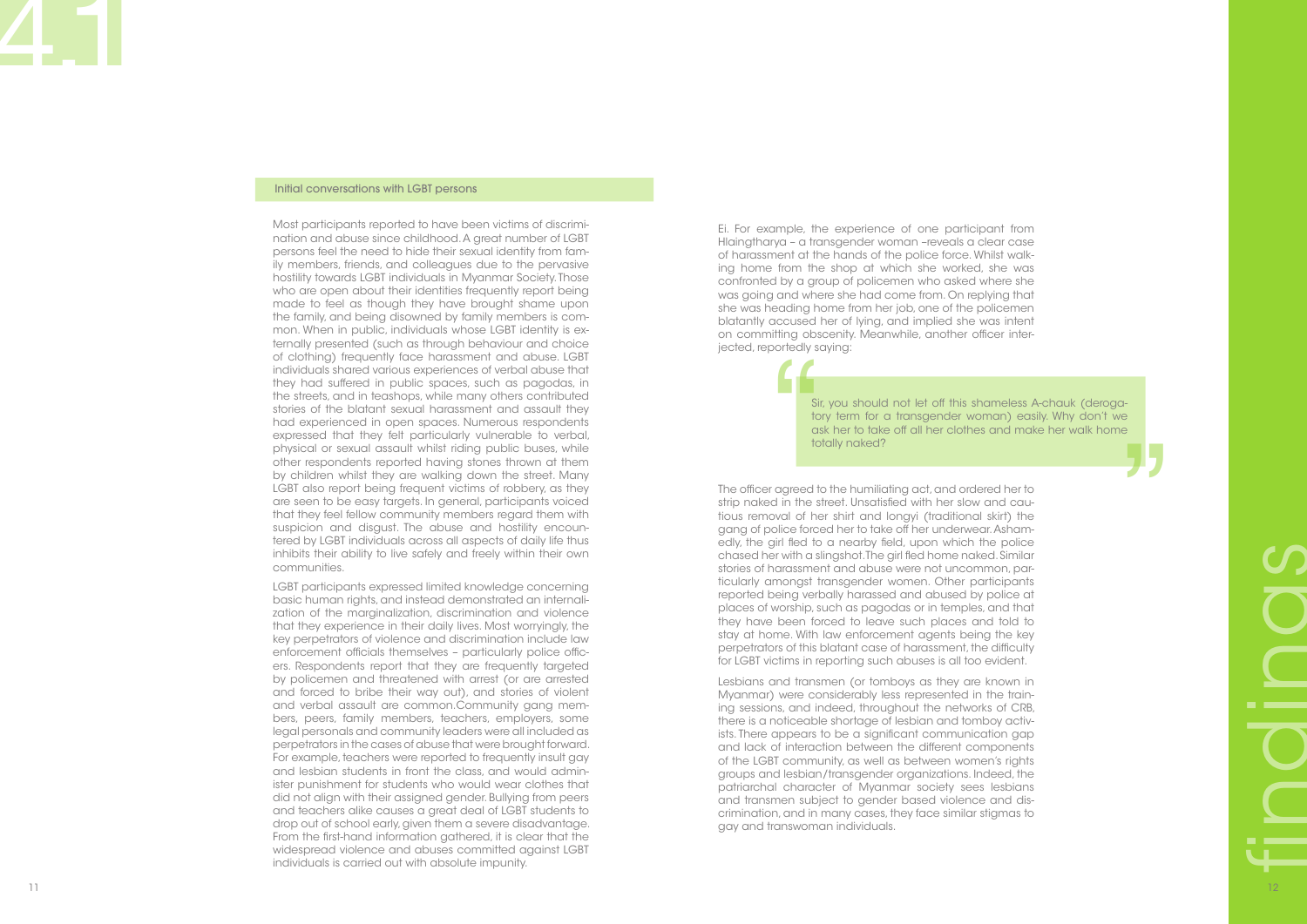The assault and abuse suffered by tomboys and lesbians is not as well-documented as that suffered by gay men and transwomen, and the absence of cohesion amongst women rights groups and lesbian/transmen rights groups means a great deal of suffering occurs under the radar. Being biologically women, lesbians and transmen expe rience all the problems that come with being a woman within a patriarchal society, and then additionally, suffer for transgressing gender and/or sexuality boundaries. For ex ample, in the workplace, tomboys report being given male workloads, yet still paid the lower wages of a woman. Many also report relentless teasing from male colleagues (such as being asked to take off their shirts and play football like the rest of the men), and that female colleagues do not interact with them – which leaves them socially isolated, which frequently leads to depression, social withdrawal and sub stance abuse (particularly high rates of drug abuse were reported in Pyay). Unable to gain more stable employment with businesses, many tomboys turn to labour intensive and low-paying work, such as construction workers or as rick shaw drivers where they often earn less than 2000 kyat per day, while many lesbians, unable to find work and without a husband to support them, remain at home with their parents. A lack of income and employment opportunities thus leaves many tomboys and lesbians in particularly unstable and vulnerable positions.

<sup>13</sup> <sup>14</sup> " " The impunity with the cases of abuse and harassment takes place is particularly concerning. It is evident that the legal system is not capable of protecting LGBT individuals, and the fact that law enforcement officers are frequently the perpetrators of abuses severely limits victims from the pos sibility of seeking legal recourse. When victims do file cases of abuses at the police station, police are frequently un cooperative in helping gather evidence or track down the perpetrators – rather victims are dismissed for not having sufficient evidence, or else blamed for the assault that they have suffered. All too often, reporting a case of abuse ends up worsening the suffering of the victim.

"What \*\*\*\*ing thing can your mother do? I'm the head of this household I'm the head of this household so you must ask for my permission! Also, what kind of attire is this? Didn't I tell you not to wear like a guy?"

> These anecdotes exemplify the type and severity of discrimi nation and abuse that is suffered by LGBT people. Both cas es involve physical violence, verbal abuse and acts of hu miliation. The stories also illustrate the strength of traditional gender roles within Myanmar society, and the assumption that someone who transgresses these binary roles is ob scene and immoral. With such attitudes so strongly embed ded in all levels of society, the difficulty for victims of such abuse to gain access to legal recourse, or to even have the courage to seek for help is abundantly clear.

Ma KP: A story shared by a participant from Pyay Township exemplifies the abuse and discrimination that prevails in the life of a transman in Myanmar society. The participant re vealed that earlier in the year, before the Thingyan festival, her mother granted her permission to leave the house with a group of friends. On returning home, her father began beating her, allegedly outraged that she had not sought his permission. When she tried to point out that her mother had permitted her to leave the house he supposedly said:

After taking her outside, stripping her and whipping her with adding: "Look down at yourself and decide whether you are an A-pyar (someone with female organs) or A-lone (some one with male organ)! You are disgusting!"

The respondent informed us she contemplated taking her life over the incident.

## 4,1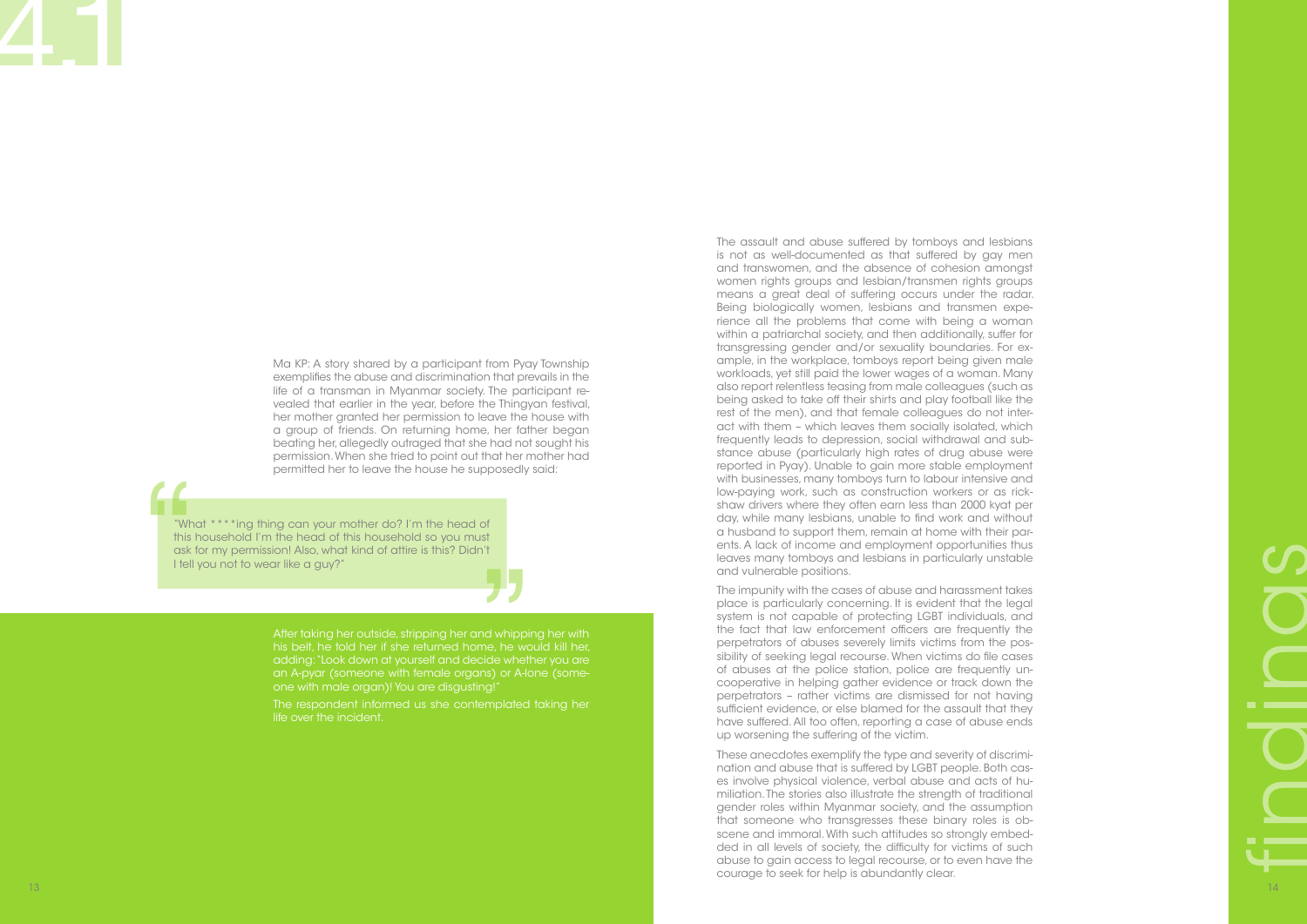We say something back to the police based on our basic human rights knowledge, they do not listen, they don't care and instead they yelled that we should not even talk about rights since we no rights.

Local LGBT community members participated in three-day trainings on human rights and LGBT rights organized by CRB. Total 12 training were co-organized by the focal persons of LGBT Rights Network, which was established in 2012 initiat ed by Colors Rainbow and different LGBT groups through out the country. The categories of training participants are NGO/CBO workers, lawyers, factory workers/daily laborers, female sex workers, public school teachers, nurses and LGBT members. The training program consisted of several activi ties, and topics of the training include – Definition of LGBT and its connotation, SOGIE (sexual orientation, gender iden tity and gender expression), What are the stereotypes, what is discrimination, homophobia, UDHR and International Human Rights mechanisms for LBGT rights'.

> Now, we know our human rights but the police do not re spect our human rights. They continue abusing our human rights by slapping our faces, kicking us with their boots."

If you decomple once and the control of the main term in the control of the control of the control of the control of the control of the control of the control of the control of the control of the control of the control of At the beginning of the project, LGBT participants expressed limited knowledge concerning basic human rights, and in stead demonstrated an internalization of the marginaliza tion, discrimination and violence that they experience in their daily lives. However, after 12 months of participating in the program, immense progress can be noted in terms of participants' legal awareness, tangible knowledge, profes sional skills, and a growing sense of self-confidence. As a result of the human rights training, participants have come to an understanding that they bear legitimate rights and are worthy of legal protection. Perhaps most significantly, the ob servable enthusiasm has been inspired within participants to realize their own potential and find strength and pride in their identities. This contributed to the shift in perspective that the LGBT community did not have to be victims, and that they could be committed agents of change within their respective communities. Considering that most of the pa ralegals trained through the program were direct victims of discrimination and/or violence, the project can be deemed to have provided some of the most vulnerable within the LGBT communitywith the opportunity to challenge preju dice, unfairness and inequality. As the paralegals continued their documentation and legal advice work, they were seen to consolidate and multiply their professional and organiza tional skills.

An additional benefit of the program was the sense of unity that was stimulated among LGBT individuals. Most FGD participants reported they had limited interaction with those of other LGBT identities (i.e. a gay male had little knowledge of the struggles of a gay woman, and so on). Through exercises in human rights and LGBT rights training, and analysis of terms and definitions use in Burmese language, the LGBT individuals realized the impact of these terms and common issues faced by LGBT community. Thus, the training



### Impact of the human rights training sessions for LGBT persons

program helped to unite an otherwise disparate LGBT com munity, with members across the spectrum of sexuality and gender diversity recognizing the struggles they share as a minority community. As expressed by one participant: "We, gay men, look down on lesbian women, now it changes; we understand their lives and challenges that lesbians face. We thought we are the only ones facing such difficulty". This increased notion of unity provides a more consolidated platform through which the LGBT community themselves can be a part of future advocacy and awareness programs.

Gaining the trust of the communities and enhancing harmony and cooperation between LGBT persons and the broader community, particularly figures of authority was a core objective of the program. This was met with varying success in the different target areas. Pyay showed particularly promising progress, whereby the police officers and community leaders began to directly cooperate with paralegals, and were reported to be dutifully responding to the cases brought forward.

Nonetheless, despite the fact that respondents have been equipped with human rights knowledge and awareness, many reported that the application of this knowledge frequently fell on deaf ears. Two quotes from participants illustrate this point:

This demonstrates that while significant groundwork has been established by the human rights training, there is still a strong need to engage law enforcement officers in train ing and in trying to establish a mechanism through which undutiful and discriminatory behaviour of policemen can be addressed. According to the testimony from the partici pants, "Now, we see more and more drunken police, who are aggressive, corrupt and violent." Furthermore, police are increasingly choosing not to take LGBT individuals to the police station, but instead keeping them at patrol sites, where they are forced to pay fines for their release – the price usually being 50,000 kyats. As one participant said, "Often, we have no choice but to bribe. They would threaten us in different ways until we agree to the bribe". This is a new tactic used by police to bully LGBT persons, due to the increased number of CSOs and NGOs paying closer attention to police behaviour with people they have taken into custody. Moreover, street gangs are the major cause of problems for LGBTs – with street fighting and robbery being common, the respondents report that police are allegedly cooperating with street gangs to target LGBT persons.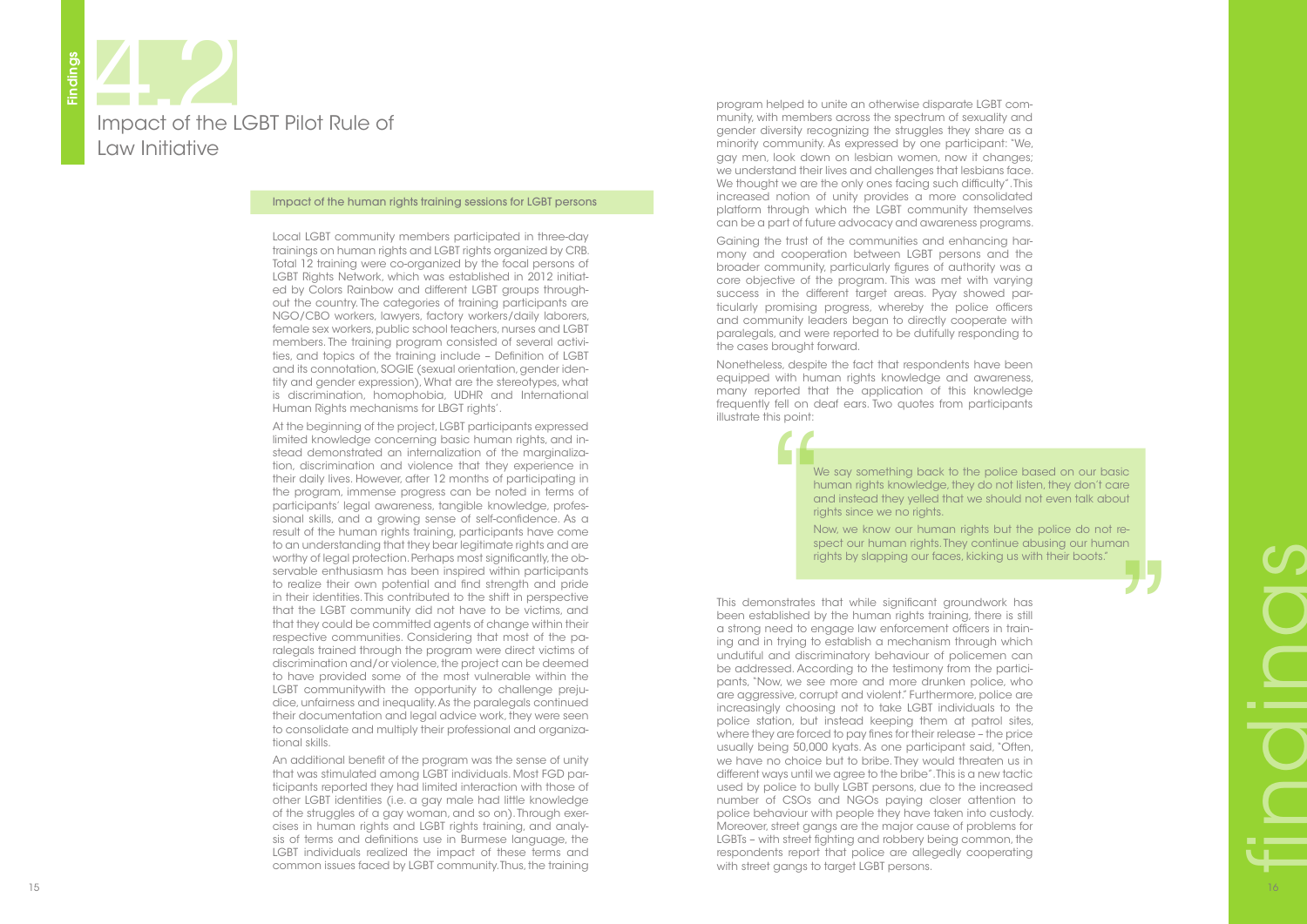With this project, it was clear that community leaders, gov ernment officials are informed about the problems facing the LGBT communities. Some leaders agree that the discrim ination and violence need to end. However, throughout the interviews with KII, they deny the problems or do not view that the problems are severe, some KII blames LGBT individu als for bringing disrespectful behaviors to the communities. Some leaders blamed the education system or lack of em ployment opportunities.

In early 2015, during the beginning of the project period, it was observed that the targeted lawyers, local authorities, community leaders and officials had limited to no aware ness of LGBT issues. Sensitive mentalities and practices con cerning the diversity of sexual orientation, gender identity and gender expression were non-existent – indeed, for many the array of identities within the LGBT spectrum were not even recognized as being respectable. Indeed when issues of discrimination or abuse were discussed, there was a ten dency to deny that such instances took place, or to blame the victim of such abuses as having invited such abuse upon themselves through disrespectful or inappropriate be haviour.

"Because they are abnormal, it is not easy for society to accept and provide a full legal protection." "Beach

After ten months implementation of the project, the lawyers' views on LGBT have significantly improved. For example, one lawyer expressed: project,<br>ed. For ex

<sup>17</sup> <sup>18</sup> "" "" I have attended events organized by LGBT people, and I realize now that they are normal human beings – we just need to accept them for who they are. In my view, we need to amend Article 377 so that the LGBT people will not be charged based on same sex affairs. Since the establish ment of paralegals, there are more cases documented and sometimes the paralegal people can give legal advice to the clients… however sometimes there can be misunderstanding towards the paralegals. There should be more service available to the victims. As lawyers, we cannot always help the clients free of charge, we can help at the court but we cannot help for the whole procedures, such as getting evidence or calling the witnesses. I wish to see more services provided to the clients who are entitled to have legal protection.

After six months of the project implementation, some lawyers started providing suggestions to improve legal protection for LGBT individuals as well as the general community at large. They indicated support for legal rights trainings, adequate legal services, and other support for the community as being essential for the promotion of the rule of law, and for people to effectively lodge complaints within the legal system. Nonetheless, some lawyers continued to refer to LGBT identity as being 'abnormal'. As one participant stated:

"What I think need to change is parents' attitude. Often parents are the one who restrict freedom of choice on sexual identity. The parents should accept their children for what they are and what they choose to be, otherwise, it caused many psychological problems for them. For LGBT people, I think they also need professional development. They are working at the low paid jobs/ manual labour, the society still look down on them and they themselves did not come forward or they dare not have a higher ambition to reach their highest potential. The LGBT people also should behave well to be accepted in society. Otherwise, people will criti cize based on their behaviors, not on their gender identity. We also need a more visible LBGT movement."

Impact of awareness training on community leaders and legal professionals

Conversely, some participants did not change their stance towards LGBT over the course of the project. Even at the end of the project, some participants expressed they still did not understand SOGIE issues and concepts. Other respondents, such as the one quoted subsequently, came away with mixed attitudes that at once express sympathy towards the LGBT cause, but at the same time to a certain extent, blames LGBT people for the discrimination they suffer:

Within the police force, one participant expressed that in Pyay, there has been a concerted effort to try to help the victims and arrest the perpetrators, and that so far they have achieved some level of success, particularly regarding the safety and security of the LGBT community. Nonetheless, these strategies once again appeared to target the vic tim as the source of the crime, rather than the perpetrator. As explained by the participant, when patrol officers saw people "in the shadows at inappropriate times" they will ask the individuals to disperse and go home, and advise them not to go to "inappropriate places at inappropriate times". The respondent insisted that if LGBT individuals face prob lems, they could openly discuss with the police. The situation in Pyay, however, appears to be considerably calmer than in the other areas targeted.

## 4,2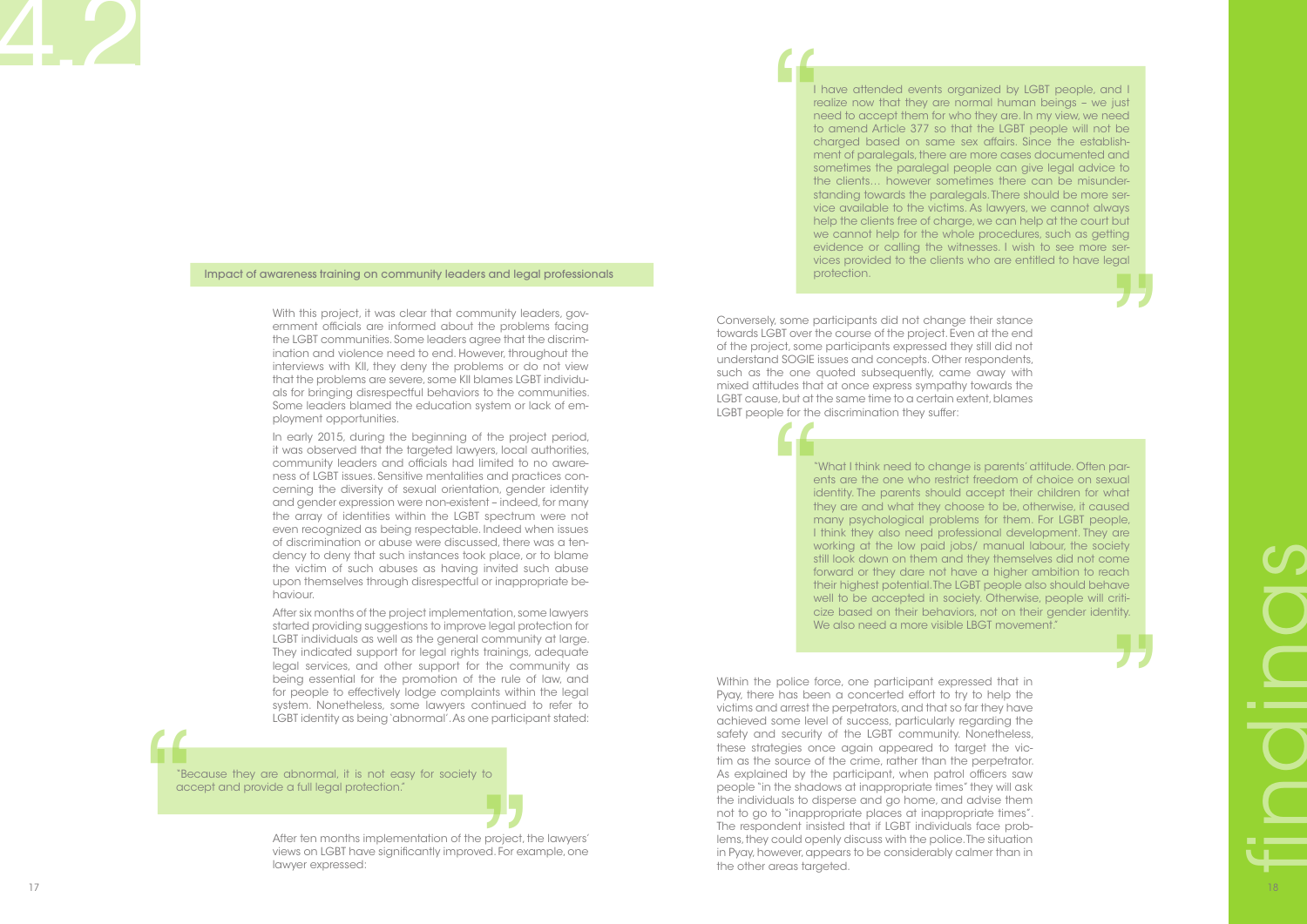### Successes and challenges with the paralegal program

More positively, one law enforcement officer mentioned "Our society also needs to change, we are clinging into old thoughts, which can be discriminatory to people who are different from the mainstream. We, the society and LGBT people, need to change our attitude, then cultural norms will change and the laws will change".

"I have seen many LGBT people just roaming around because they do not have jobs or ambition to lead better lives, there should be some help from them. There should be more training on skills development such as in beauty therapy. We are the law enforcement officials and we are obliged to treat everyone as human being.

A police officer in Pyay Township, Bago Division

In Pyay, the main partners are lawyers from The Truth Law Firm and Dragon Law Firm. The paralegals referred 192 cases to partner lawyers out of 360 cases in 12 months.

**In Mawlamyine,** the main partner organization is Mawlamyine Justice Center. The paralegals referred 39 cases out of 298 cases in 12 months.

In Hlaingtharya, the main partners are Hlaingtharya Justice Center, Equal Paralegal organization and Lotus organiza tion. The paralegals referred 53 cases out of 166 cases in 12 months.

Colors Rainbow works with different partners who are avail able in the project areas. The list below details the partner law firms and the number of cases that have been put forward in each township through the program:

Considering the difficulties presented earlier regarding the limitations of LGBT victims pursuing justice in the legal sys tem, the number of cases lodged through the referral mech anism established by CRB has clearly made a significant impact upon the institutional and societal barriers faced by LGBT victims. Not only would the paralegals give advice to the clients, but they would also act as the bridge between victims and the legal sector, by referring and accompanying victims to legal centers to meet with lawyers. They also assist the victim family in emergency cases that need imme diate help such as reporting the case police or authorities or resolving problems among disputed parties. Respond ents have noted numerous positive changes since the pro ject implementation, such as a decrease in discrimination and mockery.

Nonetheless, challenges and persisting problems have been encountered in the implementation of the project. According to the analysis of the cases documented, cases lodged were more frequently concerned with abuse at the hands of police, rather than criminal cases from the com munity itself.

Many women and LGBT people do not go to the court be cause they think it is a waste of time as almost everyone in Hlaingtharya are manual workers earning money on daily basis. They also complained that the police are not willing

 $\begin{bmatrix} \frac{1}{2} & \frac{1}{2} & \frac{1}{2} & \frac{1}{2} & \frac{1}{2} & \frac{1}{2} & \frac{1}{2} & \frac{1}{2} & \frac{1}{2} & \frac{1}{2} & \frac{1}{2} & \frac{1}{2} & \frac{1}{2} & \frac{1}{2} & \frac{1}{2} & \frac{1}{2} & \frac{1}{2} & \frac{1}{2} & \frac{1}{2} & \frac{1}{2} & \frac{1}{2} & \frac{1}{2} & \frac{1}{2} & \frac{1}{2} & \frac{1}{2} & \frac{1}{2} & \frac{1}{2$ Some clients are not satisfied because the service provided by paralegals was not sufficient. Indeed, the access restric tions faced by the paralegals significantly hindered the work they were able to do. For example paralegals do not have official legal accreditation and as a result, for the first four to five months of the project they faced difficulty gain ing access to the courts, as well as in meeting clients who were in police custody. The scope of the paralegals capac ity to help was also limited by a lack of familiarity with LGBT issues and SOGIE-sensitive approaches amongst the legal professionals themselves. Nonetheless, in some cases, the clients are very happy with the legal advice that has been provided to them by the paralegals and the clients can pro ceed in their own way. Before, the gatekeepers at the court or the police duty official at the police custody do not allow paralegal to go in and out but now they all know and very much welcome except some corrupt officials who would ask for a small bribe. Often, those police or people at the court encourage the paralegals to follow up with the clients. However, there is concern for the security and safety of pa ralegals. They always double-check the claims made by our clients by going through their incident place, asking friends or witness or family members when appropriate. From their experiences working as paralegals, their good faith in the legal system grows and they want to see more changes in the notion of the rule of law.

to help them effectively as they were often yelled out when they arrive at the police station or delay the filing process of their cases.

Some paralegals also expressed the issues they encoun tered with personal security: "Our challenges are we cannot provide more services to the victims. We have seen increas ing cases on domestic violence against women. Some times, it is not safe for us to go alone to conduct interviews. If the clients are free only in the evening, we accompany each other." Such situations particularly apply for female paralegals.

Another challenge is that the clients often do not know how to answer when asked to pledge guilty or innocent; they are confused. Often, the clients have not proper lawyers to de fend their disputes. One of the paralegals said;

> "I can only give some advice such as counseling with the traumatized parents or clients and connect with service pro viders. We don't have confirmatory of the cases in the areas. The complaining and compiling cases are not easy for the people, it is understood that people tell us about their case as the last resort to seek justice."

4,2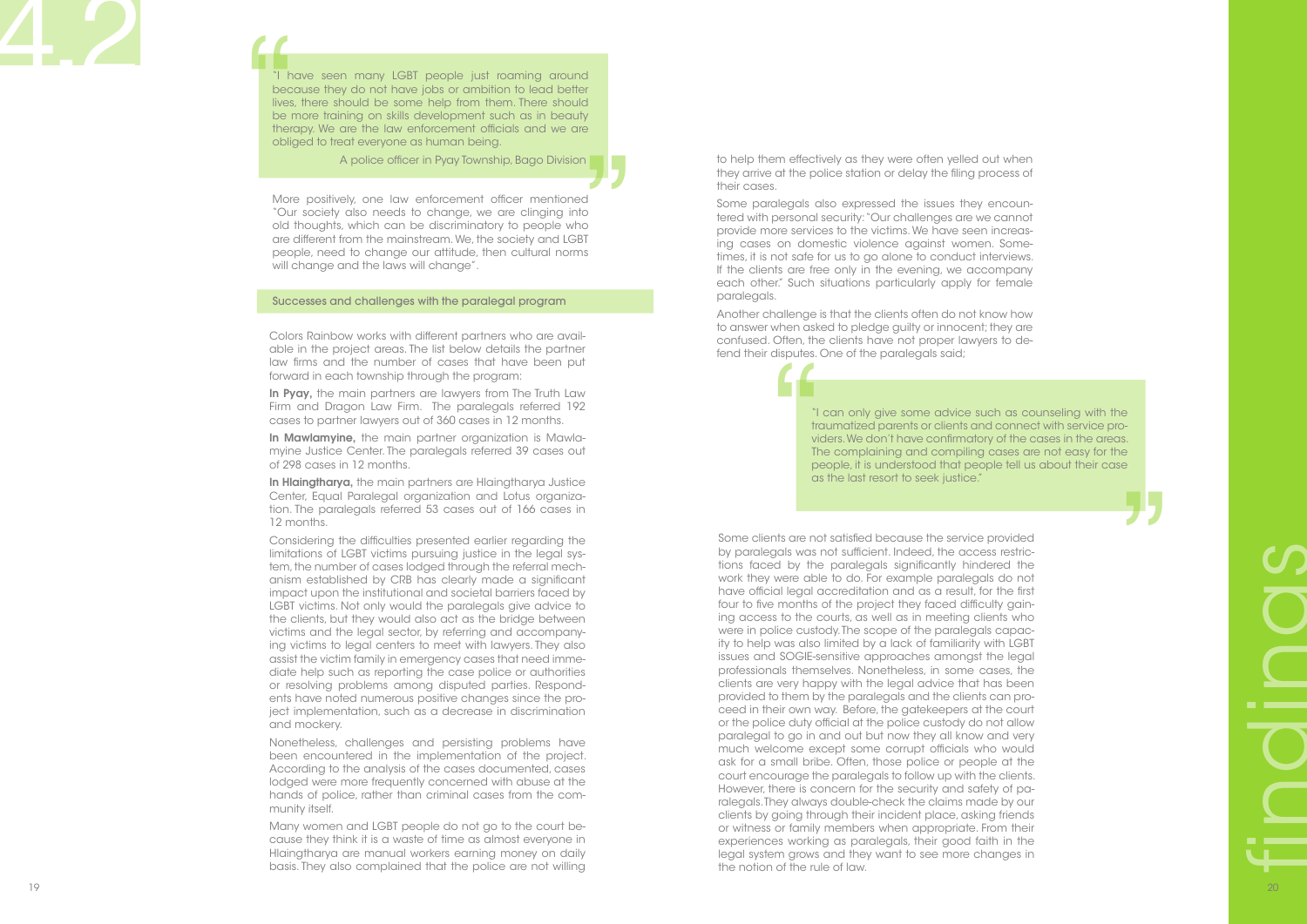more paralegals to extend coverage of legal services to those who cannot afford. There is also a need to give train ing on human rights to the local administrators and leaders.

22  $\frac{1}{2}$   $\frac{1}{2}$   $\frac{1}{2}$   $\frac{1}{2}$   $\frac{1}{2}$   $\frac{1}{2}$   $\frac{1}{2}$   $\frac{1}{2}$   $\frac{1}{2}$   $\frac{1}{2}$   $\frac{1}{2}$   $\frac{1}{2}$   $\frac{1}{2}$   $\frac{1}{2}$   $\frac{1}{2}$   $\frac{1}{2}$   $\frac{1}{2}$   $\frac{1}{2}$   $\frac{1}{2}$   $\frac{1}{2}$   $\frac{1}{2}$   $\frac{1}{2}$ After the continuation of the project, there are positive changes made by LGBT individuals in their own communi ties. In early 2015, the LGBT individuals victimized themselves based on their experiences of discrimination and violence. The internalization of discriminatory practices, stigma and violence deflate the LGBT individuals' sense of worth in the society. However, throughout the project period, the LGBT in dividuals learnt their basic human rights, legal rights that remarkably empower them in the process. At the end of 2015, they expressed how they changed their views and gained self-confidence to raise their voices against injus tice, instead harmonize with the community members. The paralegals embrace their new jobs as paralegals knowing they are helping others who are seeking justice and face discrimination and violence in different forms.

clients cannot go to the court every 14 days.

The paralegals can assist victims in some of the cases at the court or police station. They are also satisfied because they can now network among the LGBT community and receive knowledge and new skills. Through open discussion with LGBT community, they learn that LGBT individuals also have equal human rights. The LGBT communities in the project areas feel happy as they are being listened or their voices are being heard. They are glad that the program is helping people who cannot afford to pay the lawyers' fees; therefore, the poor LGBT people can now seek legal advice. Accord ing to paralegals, the situation for LGBT groups has improved in the last few months. Now, the LGBT groups can organ ize their monthly meeting and other gathering without fear, before they were too frightened to do something. They said;

**The Second Second**<br> **Second Second Second Second**<br> **Second Second Second**<br> **Second Second Second**<br> **Second Second Second** It was clear that the human rights abuses continue in all areas especially Hlaingtharya, there are not enough num bers of lawyers who can take up the cases into courts. The paralegal work remains adequate only in providing legal advice. Most of the victims cannot afford to hire lawyers, thus, they would withdraw their cases before the court make the final rulings. In the three areas, the LGBTs experienced violence and abuses; however, there is lack of verification for perpetrators' identities. The violent incidents took place at night times, thus the victims cannot identify or they are too afraid to identify them. This derails the attempt to deliver the legal action against the perpetrators.

Regarding the reliability of the case, they said

"We listen to the cases/complaints first by the clients. We went to the area to check with their friends or people who witnessed the incidents. Most of the time, the clients' claims are accurate. We would be able to implement the rule of laws effectively, if we need to provide legal services with free of charge. Many people simply cannot afford to pay for lawyers, therefore, many cases are under-reported to the rel evant authorities and most of the victims do not claim their rightful legal protection by the courts."

Findings form project areas indicates that there is a strong need to continue human rights training activities in these areas where there are human rights abuse caused by society, including law enforcers.

" "We need to ensure that the law enforcement people are implementing the rule of laws in justice and fair manner. The judicial system must be independent."

A paralegal in Pyay, Bago Township, Bago Division

While the project sheds light on the flaws in the judicial system in Myanmar, the documentation of cases lodged by Colors Rainbow's paralegals presents just the tip of the iceberg of the legal challenges faced by the LBGT victims of abuse. The responsible institutions for promotion of the rule of laws are still weak. The court procedure is slow and the judges are not independent, therefore, the public does not trust the judicial system. Some personnel in judicial sys temare involved in violating the rights of LGBT individuals or infiltrating violence against LGBT individuals. The public ad vocates are not willing to provide free services to the clients.

The independents lawyers are volunteers, so, they cannot allocate sufficient time for our cases. In addition, they are not trained as human rights lawyers and even if they are trained, they do not have enough LGBT sensitivity to fully protect the rights of LGBT people. There is a communication gap among the paralegal staff members so there are few repetition of cases documented, therefore the regular coordination meeting would be needed.

In Hlaingtharya, the paralegals sent cases to Hlaingtharya Justice Center, now the lawyers are working on some cases and some clients are out on bails. The biggest challenge is to receive a fair and just access to legal protection with the slow procedures at the courts. Often, many people gave up efforts to have access to the legal protection. The judges do not make the court ruling on time, always delayed and the

"Now, we are free from being misjudged by the society. In the community, they begin to accept that we are normal people and can contribute for the betterment of the com munity. Many gays and transgender people become aware of their basic human rights and change their behaviors in more responsible ways".

The paralegals also expressed the need to expand the pro gram into smaller towns. The paralegals in both Pyay and Hlaingtharya said;

> "During the past six months, we have more and more clients. Before, we have to chase the clients, now the clients are fol lowing us. People contact us a lot not only within Pyay or Hlaingtharya but also villages outside of our covered areas. We invite the community leaders, some lawyers and officials to come to our monthly meeting so they hear about the cases we are dealing with. Often, they also give us valuable suggestion how to take further action".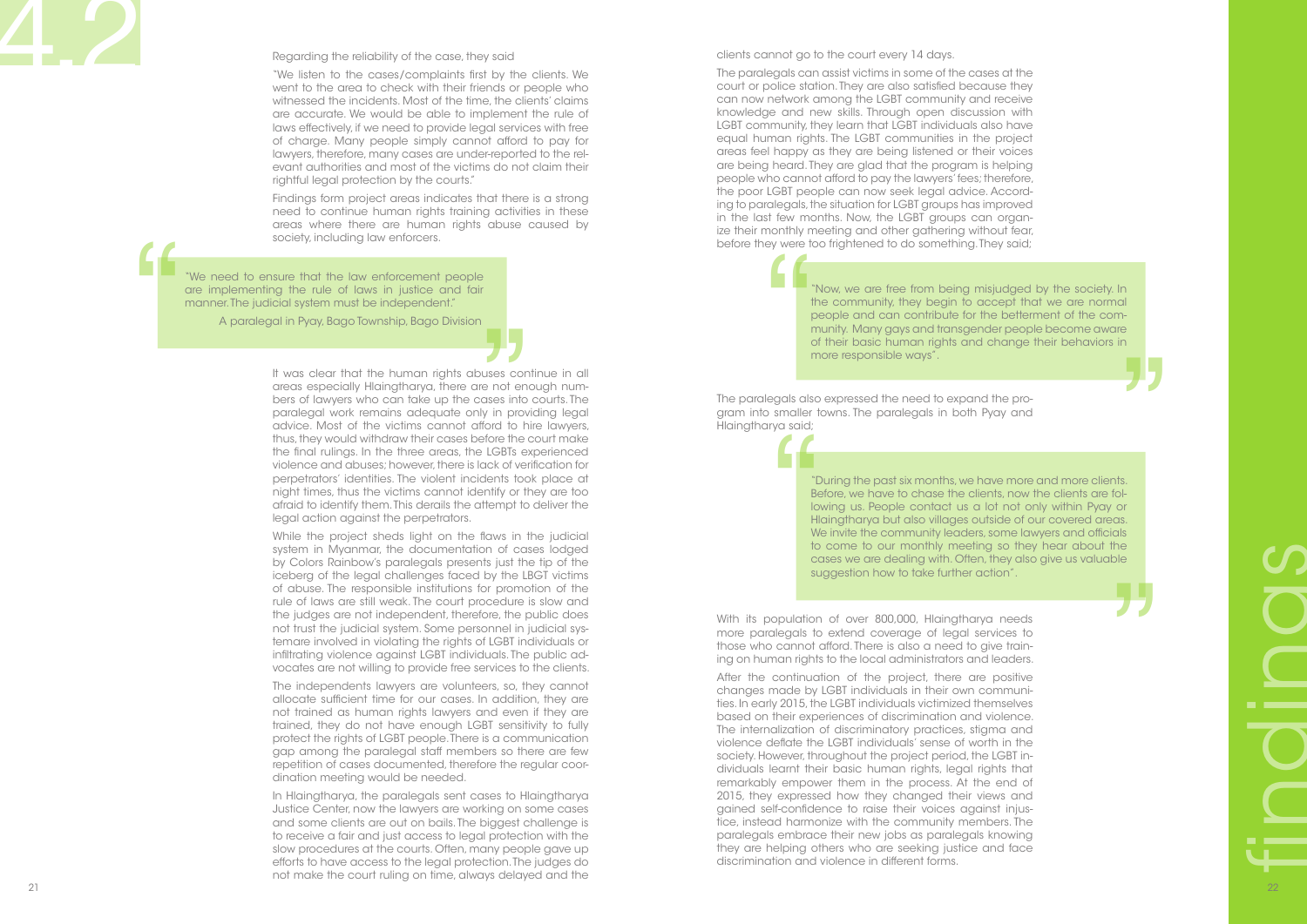- 23  $\times$  24  $\times$  24  $\times$  24  $\times$  24  $\times$  24  $\times$  24  $\times$  24  $\times$  24  $\times$  24  $\times$  24  $\times$  24  $\times$  24  $\times$  24  $\times$  24  $\times$  24  $\times$  24  $\times$  24  $\times$  24  $\times$  24  $\times$  24  $\times$  24  $\times$  24  $\times$  24  $\times$  24  $\times$  24  $\times$  24  $\times$  24  $\t$ need to carry out more in-depth studies on thematic issues such as LGBT and education/healthcare servic es, LGBT + Employment, LGBT + Leadership Role. There is also a need for training to empower LGBT communi ties and improve their vocational skill for employment. Many transgender sex workers want to change their work but they have no opportunities to do so as other professions require capitals, specific skills and training. It is also suggested to conduct "Self-defense" trainings for lesbians (and women in general) to protect themselves against males wanting to take advantage of them. According to the tomboys/lesbian respondents, male acquaintances have been known to corrective rape on tomboys/lesbians.
	- The paralegals have shown improvement within short period of time. This indicates a need for continuous ca pacity building/ empowerment of paralegal persons.
	- The paralegal staff needs more time to build trust with the victims or survivors of human rights violations for more efficient legal aid to be provided.
	- There is the need for the paralegals and LGBT indi viduals to strengthen engagement with stakeholders (police, law enforcement authorities, approaching the government departments) to collaborate in handling cases that involve LGBT individuals.
	- Both traditional media and social media should be used as platforms to change public perspectives on the LGBT community and to bring awareness to the violence and discrimination suffered by them.
	- LGBT networks, both inside and outside the country, need to be strengthened for a more visible and cohe sive LGBT movement. The adoption of best-case prac tices from other countries should also be looked into.
	- Further training on human rights and legal rights aware ness is essential, and the trainings in future should con sist of more long-term programs with follow-up sessions. Seeing improvement in the way they face discrimination, many participants become more are eager to get involved in advocacy and education programs.
	- Training sessions should be inclusive of the entire com munity, and mix LGBT participants with non-LGBT participants in order to bridge the two communities, bring awareness to the impact that marginalization has had upon the LGBT community, and foster greater respect and understanding of diversity.

### Recommendations within legal framework

### Recommendations within legal Recommendations within legal Recommendations within legal Recommendations of the strangular resolutions of the strangular resolutions of the strangular resolutions of the strangular resolutions Recommendations outside legal framework

- There is a need to conduct more legal training for the paralegals, as well as for more human rights awarenessraising among the LGBT community.
- There is an indication of a strong need for the provision of more legal aid services for the general public. We note that in January 2016, the new civilian government has passed a legal aid law that provides legal assistance for all. This will require close monitoring to ensure that access is equitable.
- There is a greater need to understand the vulnerability of the LGBT community by law enforcers in order to pursue an inclusive implementation of the law. Further research would help shed further light on this issue.
- The fact that a majority of the cases lodged by LGBT individuals pertain to police abuse means law enforce ment agents need to be targeted directly in an outreach project. A three-step advocacy program is proposed to tackle the issue.
	- Firstly, to provide training to the operational police officers regarding legal and civic rights as well as international human rights mechanisms.
	- Secondly, to advocate the government to set-up a complaint mechanism against police officers who violate human rights.
	- Thirdly, the initiation of sensitization workshops for police force to reduce denigrating treatment of the LGBT community.
- There should be mechanism to have collective and ef fective advocacy on the reform of court procedures/ process
- There is a need to advocate for amendments in laws/ clauses/legal terminology in the existing laws that discriminate against the LGBT community – namely, Section 377 of the Penal Code, and the "shadow and disguise" laws. Such advocacy should focus on lobby ing the new government to adopt a "Non-discriminatory Law" emphasizing on the inclusion of sexual minority.

# recommendations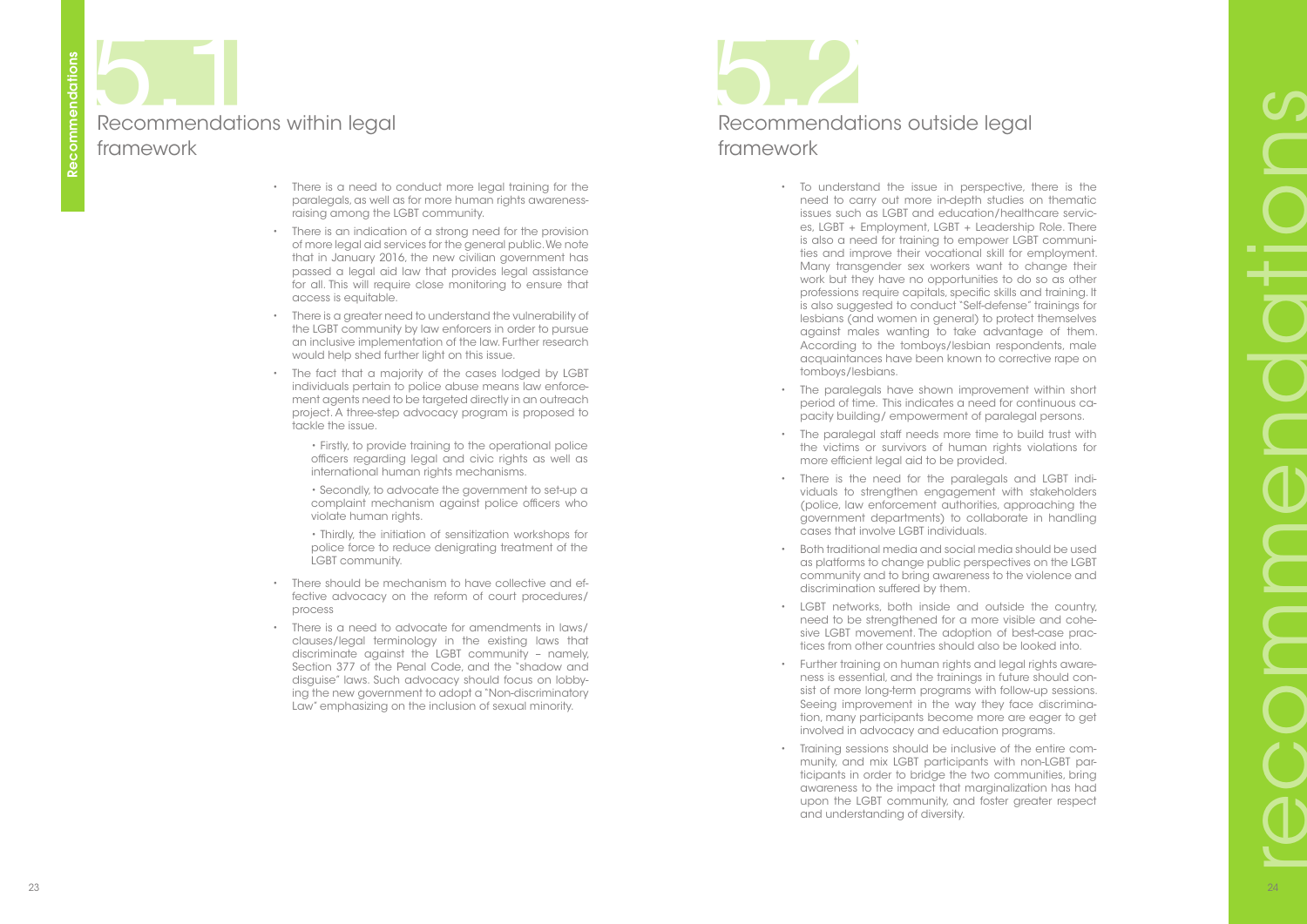The discrimination faced by LGBT individuals within Myanmar society is both unique and severe. The experiences presented within this report highlight a community that is marginalized, persecuted and in need of specific attention within the broader human rights movement taking place within Myanmar. As demonstrated, one of the most pressing challenges for LGBT victims of abuse are the multitude of barriers that they face in pursuing justice, such as an internalization of the homophobic and transphobic abuse suffered, a lack of human rights awareness, and a legal system that holds them in contempt. Perhaps most crucially of all is the widespread – and very valid – fear of the police, who prevail as one of the key offenders of physical, sexual and verbal abuse against LGBT individuals.

25 26 conclusion

CRB's Promotion of the Rule of Law program has had a powerful impact on the issue of LGBT discrimination, and set important groundwork for the establishment of a legal system that extends human rights and justice to this frequently marginalized community. The human rights awareness training sessions were enthusiastically participated in, and the behaviour changes noted in participants is no small success. There is a grow-

ing realization that injustice can and should be challenged, and a growing demand for victims to have access to a fair and just legal system. Additionally, the documentation of abuses that was a core output from the training of paralegals provides key evidence of the pervasiveness of discrimination and abuse against the LGBT community – a crucial step in being able to mobilize action and lobby policy-makers and key agents of change. Furthermore, the increased interaction between LGBT individuals and the broader community serves to legitimize LGBT persons as members of the community, and helps to break the image of them as being degenerates and troublemakers. The attitude shift amongst many of the non-LGBT community figures interviewed demonstrates this claim.

However, while the virtues of the program are abundant, it cannot be denied that significant challenges have arisen throughout the implementation of the project. While documentation of the cases is abuse is certainly useful, another core role of the paralegals was to help victims take their case to court. This element of the project was significantly hampered by a lack of willing lawyers, which meant that a huge majority of

the cases presented have not ended up having legal action taken against them. Another persistent problem is the lack of trust and faith within the legal system for victims of abuse – which frequently sees victims not pursue legal action.

The navigation of these issues will take time and consistent effort by stakeholders and policymakers. Increased human rights awareness raising and training sessions will be necessary to further promote a push within the LGBT community to demand an inclusive and fair legal system, and to empower victims of abuse as being agents of change. Outreach programs to the police force to address undutiful behaviour will also be essential and will require the support of the broader community and core policy-makers. The establishment of a complaints mechanism will also be necessary to hold accountable law enforcement agents who perpetrate abuse. Finally, momentum needs to be built behind a movement to dismantle the laws that are used to legally legitimize discrimination against the LGBT community – Act 377 of the Penal Code, and the "shadow" and "disguise" laws. This will require a strengthening of the LGBT network both within and outside of the country, and continued engagement between the LGBT persons and the broader community.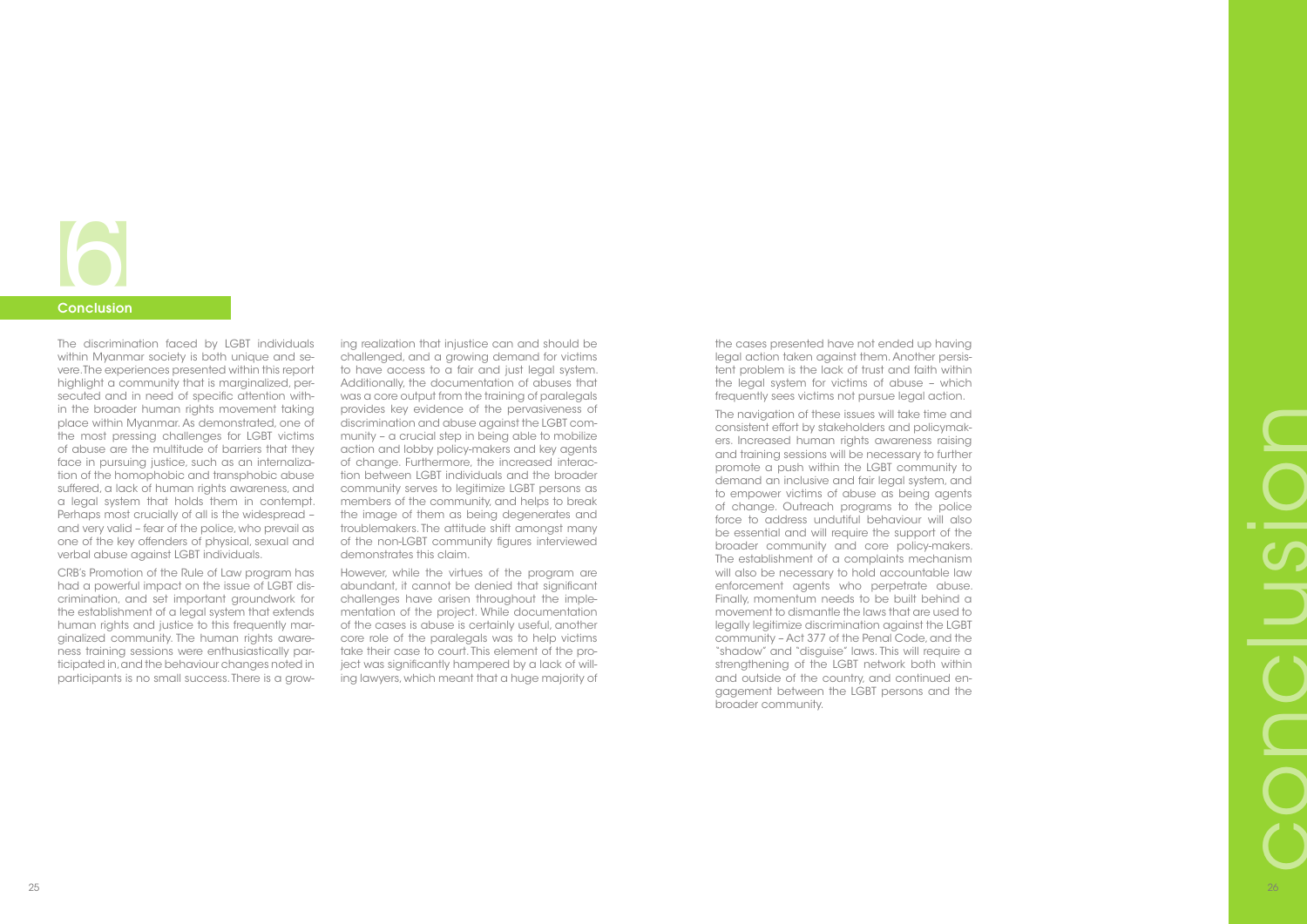- 1 Survey form applied during Phase I
- 2 General guidelines and questions
- 3 Survey form applied during Phase II
- 4 Structured questionnaires for FGDs and KIIs from Phase II
- 5 Statistics cases at the areas of study

Survey form applied during Phase I 1

| အခြေခံအချက်အလက်ပုံစံ |  |  |  |  |  |  |
|----------------------|--|--|--|--|--|--|
| <u>နေ့စွဲ //</u>     |  |  |  |  |  |  |

### ကိုယ်ရေးအချက်အလက်

| မွေးချင်း () ယောက်                                            |
|---------------------------------------------------------------|
|                                                               |
|                                                               |
| အိမ်ထောင်ရှိလျှင်သားသမီးဦးရေ () ယောက်၊မိသားစုဝင်ဦးရေ () ယောက် |
|                                                               |
|                                                               |
| ဝင်ငွေ (နေ့စား)  (သို့ ) လစား  (သို့ )                        |
| နှစ်စဉ်ဝင်ငွေ                                                 |
|                                                               |
| ပြည်နယ်/တိုင်း။                                               |

### ေဒသဆုိင္ရာအခ်က္အလက္



| LGBT လူဦးရေ (Approximate) ()ဦး           |
|------------------------------------------|
| - ဆေးပေးခန်း ()ခု၊ဆေးရုံ ()ခု၊ဆေးဆိုင် ( |
| ရဲစခန်း ()ခု၊တရားရုံး ()ခု               |
| တခြားဒေသန္တရအာဏာပိုင်များ                |
|                                          |

| ဘာသာရေးအဆောက်အအုံများ |
|-----------------------|
|-----------------------|

| ဘာသာရေးအဆောက်အအုံများ |
|-----------------------|
|                       |
|                       |

လက္မွတ္

……………………………………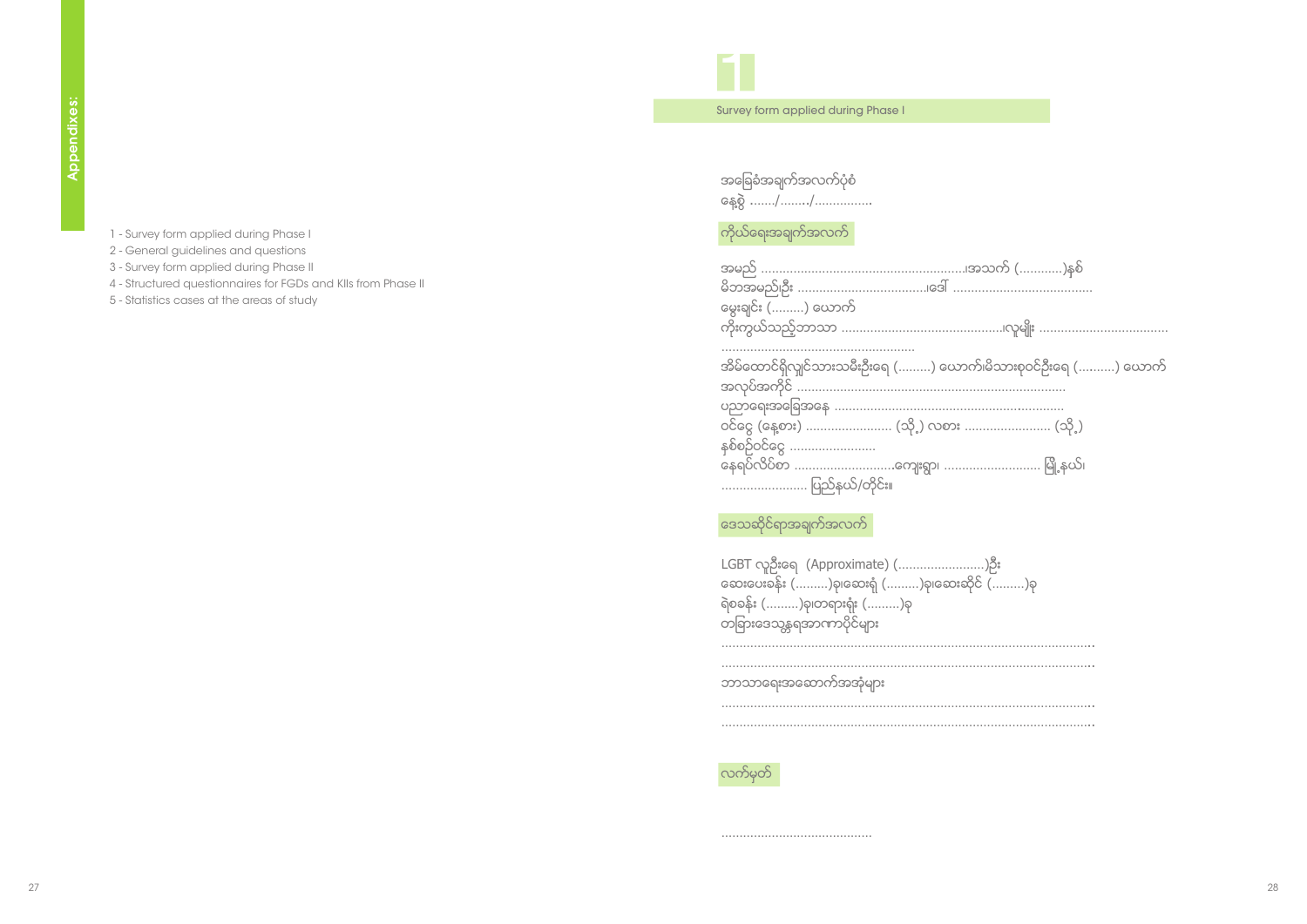- In your experience, what are the most common types of [legal] problems LGBT people face? [Within the area of expertise of the respondent: either geographically specific (Yangon, Central Burma, urban/rural, etc.) or within an ethnic group, political group, within the district-level court system, etc.]
- What is your understanding of the meaning of "justice?" Who defines this? What ensures "access" to justice?
- How LGBT people understand " discrimination"? What are the types/ patterns of discriminatory practices LGBT people face?
- Where do LGBT usually go when they have a problem?
- Are there some issues that LGBT do not usually report? Why?
- What role does law play at the family level? The community level?
- What cultural controls or norms that exist in the community encourage, reinforce, discourage, or prevent access to Justice for LGBT people? What cultural processes, if any, provide women remedies in lieu of access to the state or non-state dispute resolution mechanisms?
- What challenges were faced (could be legal, family, and/or community)?
- How and why did LGBT decide to use the formal (police, courts, judges) or informal (customary, village) legal system?
- If no action was taken, what accounted for the decision not to take action? Who or what was influential in the decision not to take action?
- What kinds of systems or structures do LGBT want to see as important to their access to justice?
- What kind of changes would LGBT people like to see to improve their access to justice?
- What changes would LGBT people like to see in their respective communities?

### General guidelines and questions and survey form applied during Phase II and Survey form applied during Phase II

| အခြေခံအချက်အလက်ပုံစံ                                                                                                                                                                                                                                                                                                                                                |
|---------------------------------------------------------------------------------------------------------------------------------------------------------------------------------------------------------------------------------------------------------------------------------------------------------------------------------------------------------------------|
|                                                                                                                                                                                                                                                                                                                                                                     |
| ဆွေးနွေးပွဲတွင်ပါဝင်ပြီးသည်. နောက်မိမိလုပ်ဆောင်သောလုပ်ရှားမူးများအနည်းကျည်းပြောပြရန်                                                                                                                                                                                                                                                                                |
|                                                                                                                                                                                                                                                                                                                                                                     |
| $\begin{picture}(20,10) \put(0,0){\vector(1,0){100}} \put(15,0){\vector(1,0){100}} \put(15,0){\vector(1,0){100}} \put(15,0){\vector(1,0){100}} \put(15,0){\vector(1,0){100}} \put(15,0){\vector(1,0){100}} \put(15,0){\vector(1,0){100}} \put(15,0){\vector(1,0){100}} \put(15,0){\vector(1,0){100}} \put(15,0){\vector(1,0){100}} \put(15,0){\vector(1,0){100}} \$ |
|                                                                                                                                                                                                                                                                                                                                                                     |
|                                                                                                                                                                                                                                                                                                                                                                     |
|                                                                                                                                                                                                                                                                                                                                                                     |
| ကိုယ်ရေးအချက်အလက်                                                                                                                                                                                                                                                                                                                                                   |
| မွေးချင်း () ယောက်                                                                                                                                                                                                                                                                                                                                                  |
| အိမ်ထောင်ရှိလျှင်သားသမီးဦးရေ () ယောက်၊မိသားစုဝင်ဦးရေ () ယောက်                                                                                                                                                                                                                                                                                                       |
| ဝင်ငွေ (နေ့စား)  (သို့ ) လစား  (သို့ ) နစ်စဉ်ဝင်ငွေ:<br>625565/0000                                                                                                                                                                                                                                                                                                 |

| မွေးချင်း () ယောက် |                                                               |  |  |
|--------------------|---------------------------------------------------------------|--|--|
|                    |                                                               |  |  |
|                    | အိမ်ထောင်ရှိလျှင်သားသမီးဦးရေ () ယောက်၊မိသားစုဝင်ဦးရေ () ယောက် |  |  |
|                    |                                                               |  |  |
|                    | ဝင်ငွေ (နေ့စား)  (သို့ ) လစား  (သို့ ) နစ်စဉ်ဝင်ငွေ:          |  |  |
|                    |                                                               |  |  |
| ပြည်နယ်/တိုင်း။    |                                                               |  |  |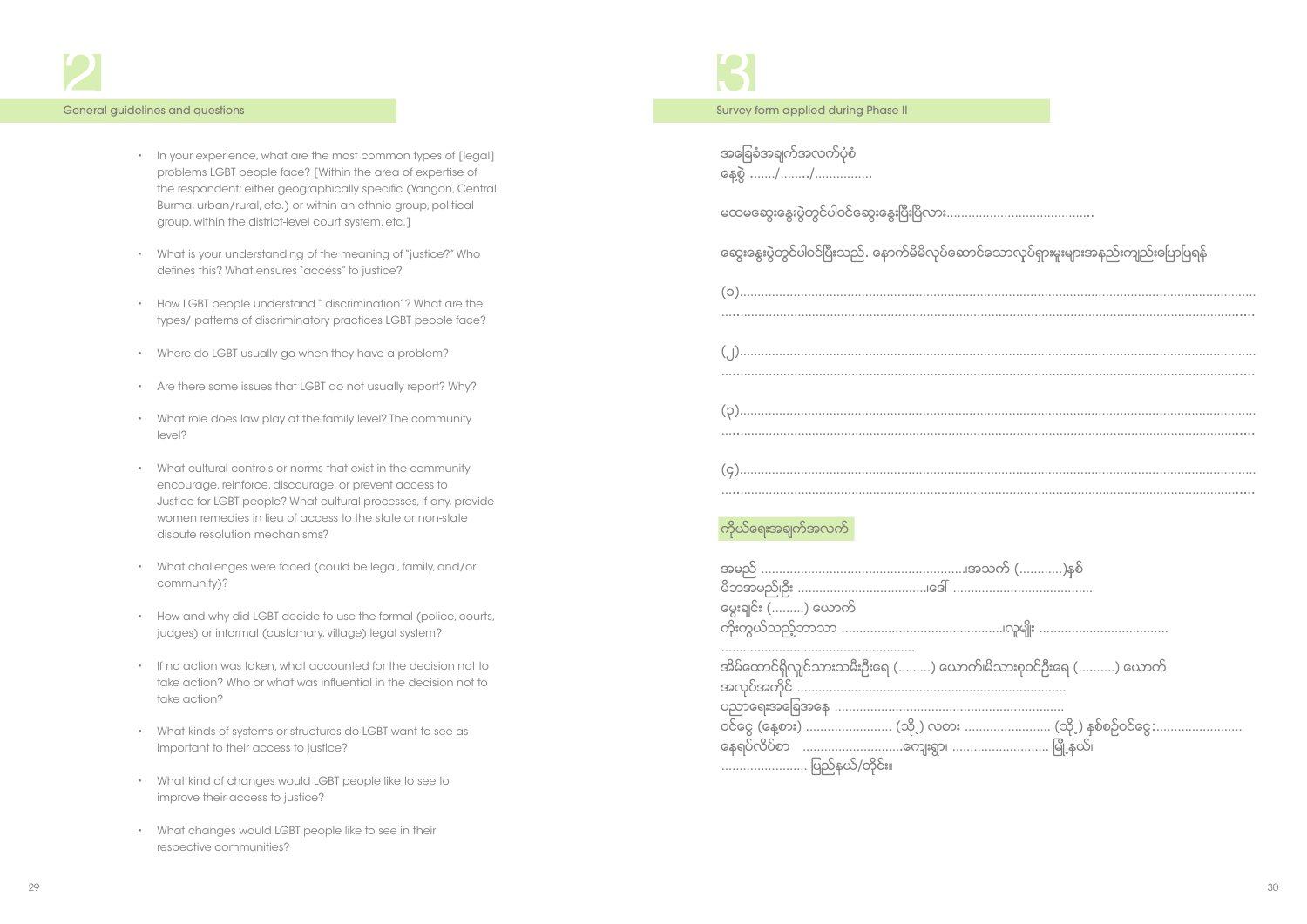ေဒသဆုိင္ရာအခ်က္အလက္

LGBT လူဦးေရ (Approximate) (……………………)ဦး ေဆးေပးခန္း (………)ခု၊ေဆးရုံ (………)ခု၊ေဆးဆုိင္ (………)ခု ရဲစခန္း (………)ခု၊တရားရုံး (………)ခု တျခားေဒသႏၱရအာဏာပုိင္မ်ား …………………………………………………………………………………………..

…………………………………………………………………………………………..

………………………………………………………………………………………….. …………………………………………………………………………………………..

ဘာသာရေးအဆောက်အအုံများ

……………………………………

လက်မတ်



### I) Guidelines for facilitating FGD

- Introduction of the participants with the game (name, place of origin, what do you like most? what do you dislike most?)
- Group exercise on "timeline of discrimination they have experienced".
- Feedback on Paralegal Program.
- Analysis using A Problem Tree
- Closing circle with positive notes towards each other or commitment to promote the rights of LGBT people.
- Feedback forms

### 2) Questions Guidelines for KII

- Can you please describe your work?
- What are the common legal disputes in your areas?
- What are the minor crimes committed against LGBT individuals or by LGBT individuals in general?
- What are the serious crimes committed against LGBT people?
- What are the mechanisms and procedures to handle sensitive cases such as LGBT cases or rape or sexual assault?
- How accessible the police stations and courts are for the people?
- What are the main challenges to handle LGBT cases if there is?
- What are the general attitudes of public against different sexual orientation?
- Is there any policy within your government, department or organizations to promote the leadership roles for LGBT people?
- If not, why?
- What changes would LGBT people like to see in their respective communities?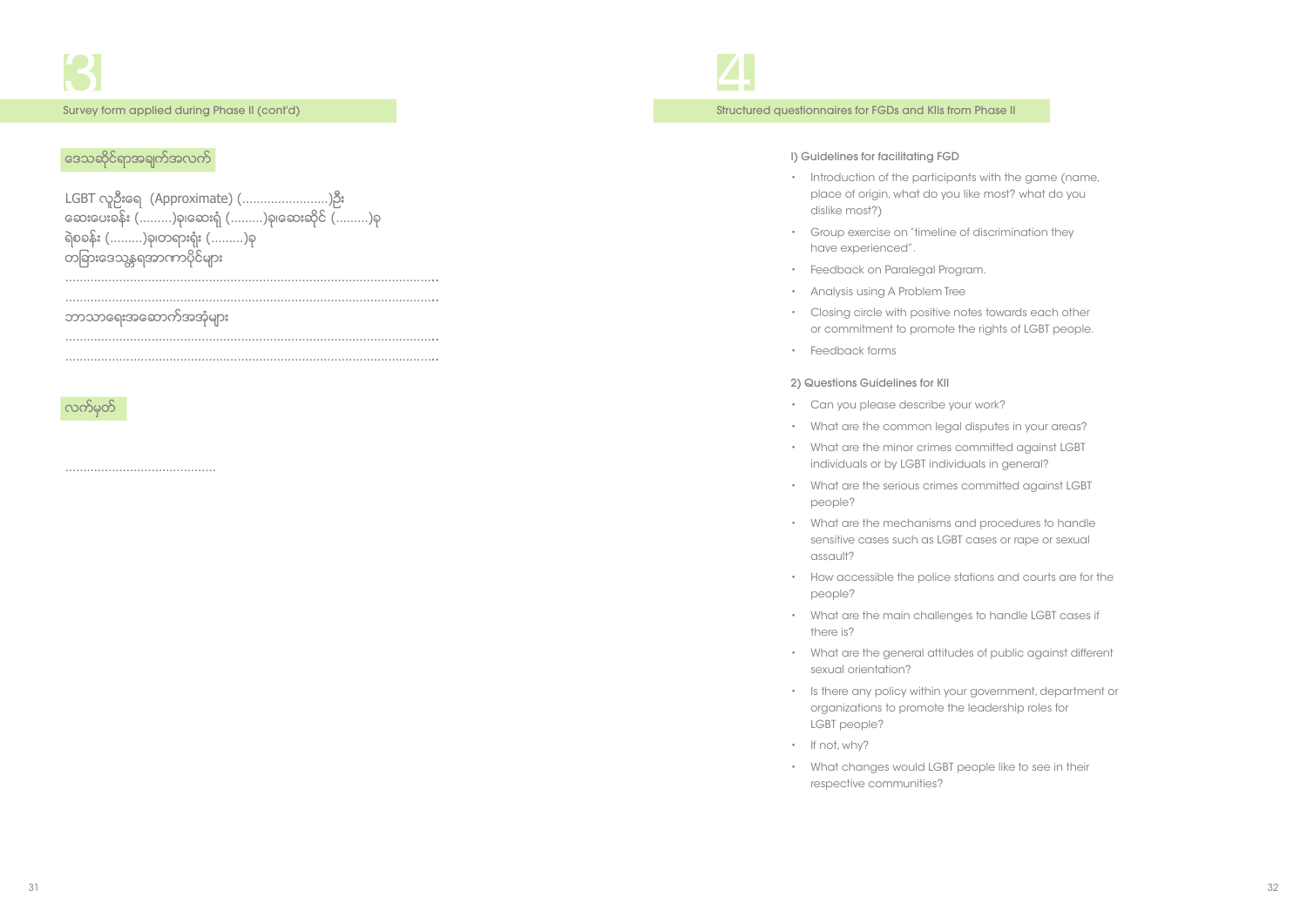D = Documentation LA = Legal Advice  $R =$  Referral

| <b>Month</b>       |                | No. of cases   |                |   |                |                | Gender         |                |                |                | <b>Under</b><br>18 | <b>Legal</b><br>response |                | <b>Physical</b><br>& mental<br>abuse |                | <b>Service provided</b> |                |
|--------------------|----------------|----------------|----------------|---|----------------|----------------|----------------|----------------|----------------|----------------|--------------------|--------------------------|----------------|--------------------------------------|----------------|-------------------------|----------------|
|                    | <b>HTY</b>     | <b>PYAY</b>    | <b>MLM</b>     | M | F              |                | G              | $\overline{B}$ | TW             | <b>TM</b>      |                    | Yes                      | <b>No</b>      |                                      | $\mathsf D$    | <b>D &amp; LA</b>       | D & LA & R     |
| January            |                | $\overline{4}$ | $\sqrt{4}$     |   |                |                | 6              |                | $\overline{2}$ |                | $\overline{1}$     |                          | 8              |                                      | 6              | J.                      |                |
| February           |                |                | $\overline{2}$ |   |                |                | $\overline{2}$ |                | $\overline{1}$ |                |                    |                          | $\overline{2}$ | $\overline{1}$                       |                | $\mathbb{I}$            |                |
| March              | $\overline{1}$ |                | $\overline{2}$ |   |                | $\overline{1}$ |                |                | $\mathcal{S}$  |                | $\overline{1}$     |                          | $\overline{4}$ | $\overline{2}$                       | 3              | $\mathbb{I}$            |                |
| April              | $\overline{2}$ | 5              | $\sigma$       |   | $\overline{1}$ |                | $\overline{4}$ |                | 6              | $\overline{2}$ |                    |                          | 12             | 6                                    | 9              | $\overline{2}$          | $\overline{2}$ |
| May                |                | $\overline{2}$ | 11             |   |                | $\overline{1}$ | 11             |                | $\overline{1}$ |                |                    |                          | 13             | $\overline{2}$                       | 10             | $\overline{2}$          |                |
| June               |                | 3              | 6              |   | $\overline{1}$ |                | 6 <sup>1</sup> |                | $\overline{2}$ |                | $\overline{2}$     |                          | 8              | $\mathfrak S$                        | 5              | $\overline{2}$          | $\overline{2}$ |
| July               | $\overline{4}$ | 3              | 13             |   | $\overline{2}$ | $\overline{2}$ | 12             |                | $\overline{4}$ |                | $\overline{1}$     |                          | 16             | $\overline{2}$                       | 14             | 6                       |                |
| August             |                |                | 8              |   |                |                | 3 <sup>1</sup> |                | $\overline{4}$ |                |                    |                          | 8              | 3                                    | $\overline{7}$ |                         |                |
| September          | $\overline{2}$ |                | $\overline{1}$ |   |                |                |                |                | $\overline{2}$ |                |                    |                          | $\overline{2}$ | 3                                    |                |                         |                |
| October            | $\overline{1}$ |                | 3              |   |                |                | $\overline{2}$ |                | $\overline{1}$ |                |                    |                          | $\overline{4}$ | $\overline{\phantom{a}}$             | $\overline{4}$ |                         |                |
| November           | $\overline{1}$ |                | 3              |   |                |                | $\overline{3}$ |                | $\overline{1}$ |                |                    |                          | 5              | $\overline{2}$                       | 3              |                         | $\overline{2}$ |
| December           |                |                | $\overline{2}$ |   |                | L.             |                |                |                |                |                    |                          | $\overline{2}$ |                                      | $\overline{2}$ |                         |                |
| Total              | 11             | 20             | 61             | 3 | $\overline{4}$ | $\overline{7}$ | 50             | $\bigcirc$     | 27             | 5              | 5                  | $\overline{4}$           | 84             | 25                                   | 66             | 17                      | $\circ$        |
| <b>Grand Total</b> | 92<br>96       |                |                |   |                |                |                |                |                |                |                    |                          |                |                                      |                |                         |                |
| <b>LGBT</b>        | 89             |                |                |   |                |                |                |                |                |                |                    |                          |                |                                      |                |                         |                |

Table 1: Cases of discrimination and abuse in community (family, neighbors, and schools)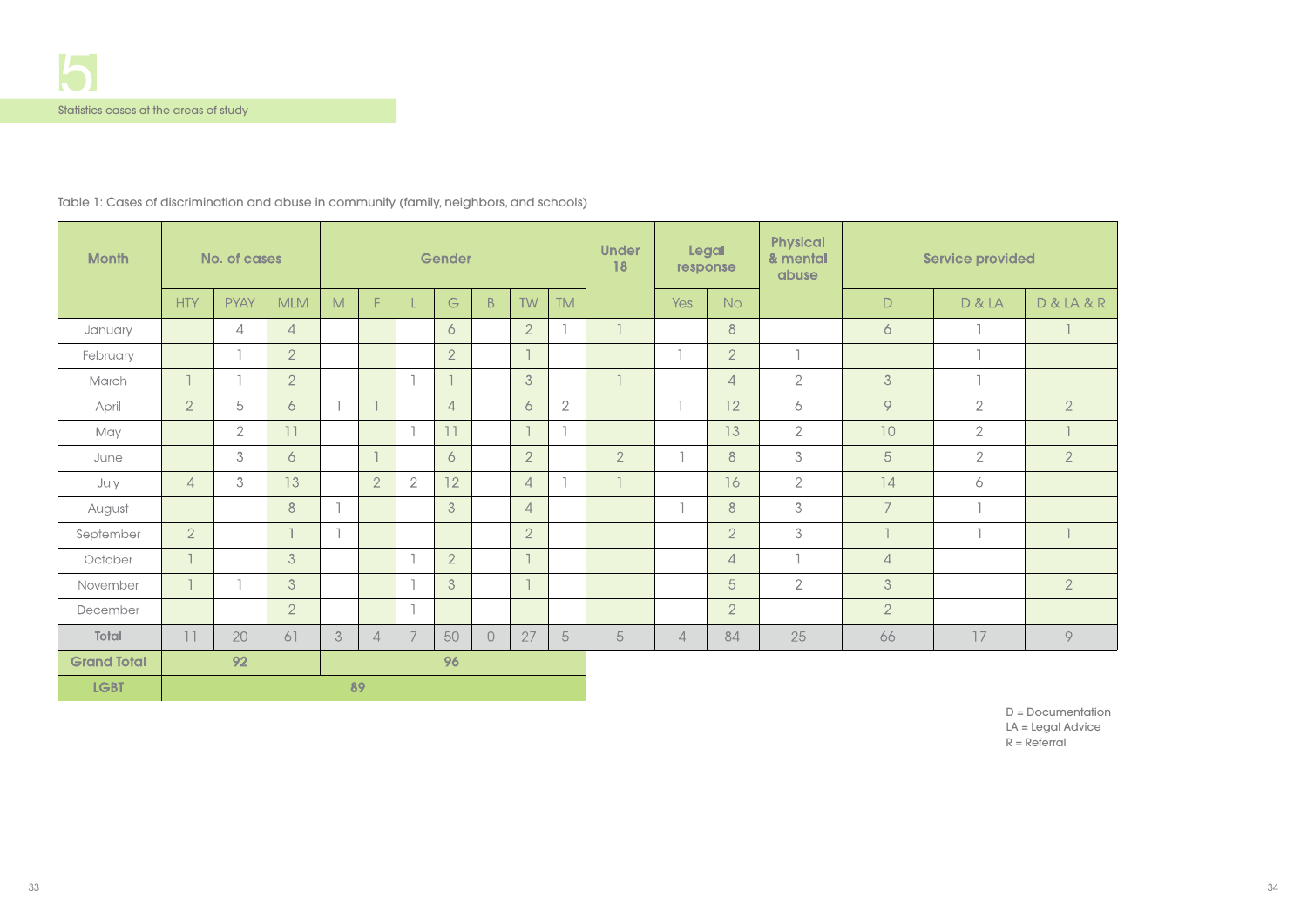D = Documentation LA = Legal Advice  $R =$  Referral

| <b>Month</b>       |                | No. of cases   |                |    |                |            | Gender         |             |                |           | <b>Under</b><br>18 | <b>Legal</b><br>response |                |                          |                |                   |                |  |  |  |  |  |  | <b>Attempted</b><br>rape/<br>sexual |  | <b>Service provided</b> |
|--------------------|----------------|----------------|----------------|----|----------------|------------|----------------|-------------|----------------|-----------|--------------------|--------------------------|----------------|--------------------------|----------------|-------------------|----------------|--|--|--|--|--|--|-------------------------------------|--|-------------------------|
|                    | <b>HTY</b>     | <b>PYAY</b>    | <b>MLM</b>     | M  | F              |            | G              | $\mathsf B$ | <b>TW</b>      | <b>TM</b> |                    | Yes                      | <b>No</b>      | assault                  | $\mathsf{D}$   | <b>D &amp; LA</b> | D & LA & R     |  |  |  |  |  |  |                                     |  |                         |
| January            |                | 5              | $\overline{2}$ |    | $\overline{4}$ |            | $\overline{1}$ |             | $\overline{2}$ |           | $\overline{2}$     | $\overline{2}$           | 3              | $\overline{2}$           | 3              | $\overline{4}$    |                |  |  |  |  |  |  |                                     |  |                         |
| February           |                | $\overline{2}$ |                |    | $\overline{2}$ |            | $\overline{1}$ |             | $\overline{1}$ |           |                    |                          | 3              | $\overline{1}$           | $\overline{2}$ | $\mathbb{L}$      |                |  |  |  |  |  |  |                                     |  |                         |
| March              |                | $\overline{2}$ | 8              |    | 5              |            | $\mathcal{S}$  |             | $\overline{2}$ |           |                    | 5                        | 6              | $\overline{2}$           | $\overline{2}$ | $\overline{4}$    | 5              |  |  |  |  |  |  |                                     |  |                         |
| April              |                | ı              | $\overline{2}$ |    | 3              |            |                |             |                |           | $\overline{2}$     |                          | $\overline{2}$ | $\overline{2}$           | $\overline{1}$ | $\overline{2}$    |                |  |  |  |  |  |  |                                     |  |                         |
| May                |                | $\overline{2}$ | 3 <sup>1</sup> |    | $\mathcal{S}$  |            | $\overline{2}$ |             |                |           |                    | $\overline{2}$           | 3              | $\overline{2}$           | $\overline{1}$ | $\overline{2}$    | $\overline{2}$ |  |  |  |  |  |  |                                     |  |                         |
| June               |                | $\overline{1}$ | $\overline{4}$ |    | $\overline{1}$ |            | $\overline{2}$ |             | $\overline{2}$ |           |                    |                          | 5              |                          | $\overline{2}$ | 3                 |                |  |  |  |  |  |  |                                     |  |                         |
| July               |                |                |                |    |                |            |                |             |                |           |                    |                          |                |                          | $\overline{1}$ |                   |                |  |  |  |  |  |  |                                     |  |                         |
| August             |                | $\overline{2}$ | $\mathcal{S}$  |    | 5              |            |                |             |                |           | $\overline{4}$     | $\overline{4}$           | $\overline{2}$ | 3                        | $\sqrt{4}$     |                   |                |  |  |  |  |  |  |                                     |  |                         |
| September          |                | $\overline{1}$ |                |    |                |            |                |             |                |           |                    |                          |                |                          | $\overline{1}$ |                   |                |  |  |  |  |  |  |                                     |  |                         |
| October            |                |                |                |    |                |            | $\overline{1}$ |             |                |           |                    |                          | $\overline{1}$ |                          | $\overline{1}$ |                   |                |  |  |  |  |  |  |                                     |  |                         |
| November           | $\overline{2}$ | 3              |                |    | 3              |            | $\overline{1}$ |             |                |           |                    | $\overline{2}$           | 3              | $\overline{\phantom{a}}$ | $\overline{1}$ |                   | $\overline{4}$ |  |  |  |  |  |  |                                     |  |                         |
| December           |                |                |                |    |                |            |                |             |                |           |                    |                          |                |                          |                |                   |                |  |  |  |  |  |  |                                     |  |                         |
| Total              | 6              | 19             | 25             |    | 28             | $\bigcirc$ | 11             | $\bigcirc$  | 9              |           | 11                 | 19                       | 28             | 13                       | 19             | 17                | 14             |  |  |  |  |  |  |                                     |  |                         |
| <b>Grand Total</b> |                | 50             |                | 50 |                |            |                |             |                |           |                    |                          |                |                          |                |                   |                |  |  |  |  |  |  |                                     |  |                         |
| <b>LGBT</b>        |                |                |                | 21 |                |            |                |             |                |           |                    |                          |                |                          |                |                   |                |  |  |  |  |  |  |                                     |  |                         |

### Table 2: Cases of rape and sexual assault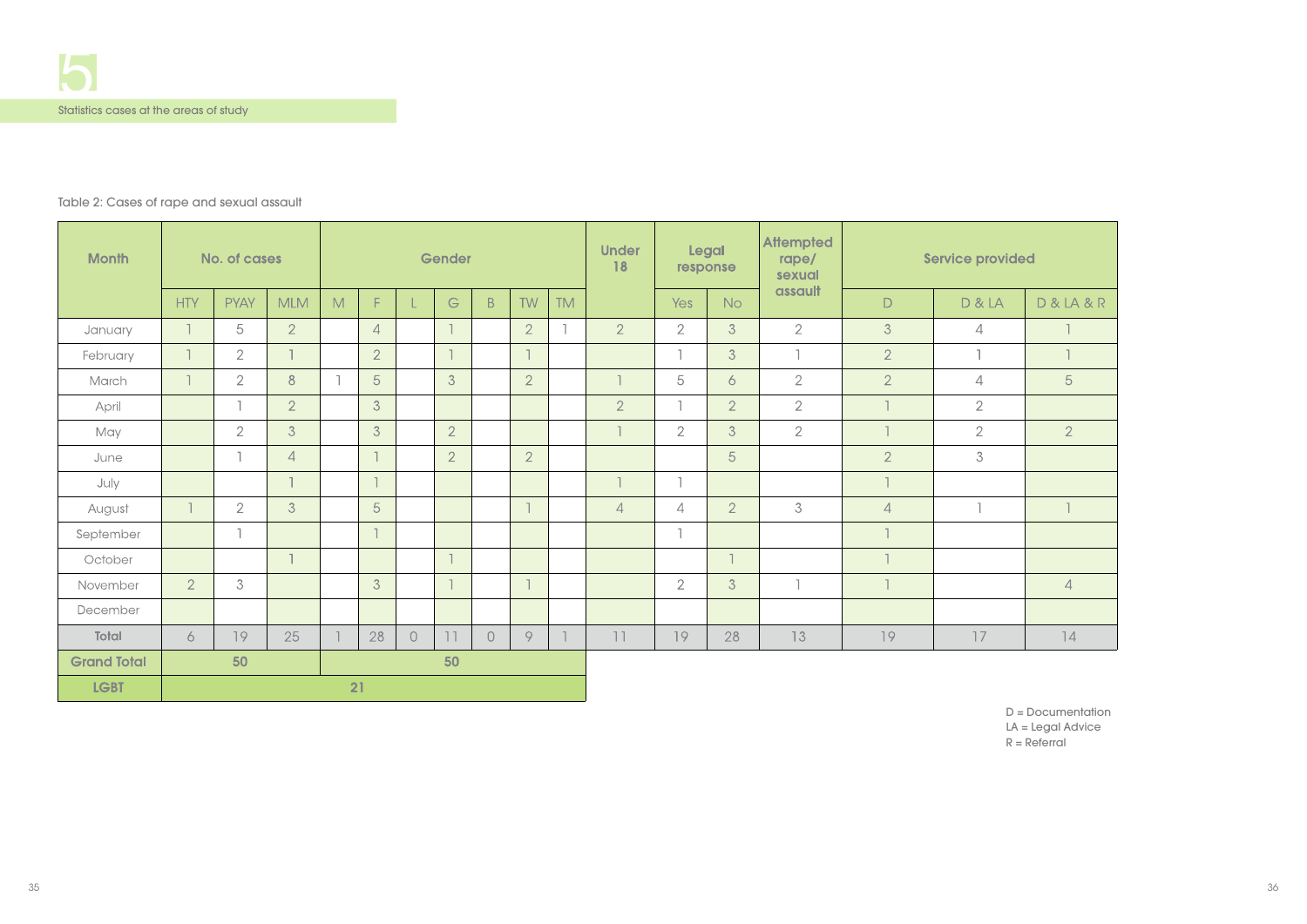| <b>Month</b>       |                | No. of cases   |                | Gender         |                |            |                |            |                | <b>Under</b><br>18 | <b>Bribery</b><br><b>Legal</b><br>response |                | <b>Physical</b><br>& mental<br>abuse | <b>Service provided</b> |                |                          |                |                   |                     |
|--------------------|----------------|----------------|----------------|----------------|----------------|------------|----------------|------------|----------------|--------------------|--------------------------------------------|----------------|--------------------------------------|-------------------------|----------------|--------------------------|----------------|-------------------|---------------------|
|                    | <b>HTY</b>     | <b>PYAY</b>    | <b>MLM</b>     | M              | F.             |            | G              | B          | TW             | <b>TM</b>          |                                            | Yes            | <b>No</b>                            | Yes                     | <b>No</b>      |                          | $\mathsf D$    | <b>D &amp; LA</b> | D & LA & R          |
| January            |                | $\overline{2}$ | $\overline{4}$ |                |                |            | $\overline{4}$ |            | 3 <sup>1</sup> |                    |                                            |                | 6                                    |                         |                |                          | $\overline{4}$ | $\overline{2}$    |                     |
| February           | 3 <sup>1</sup> | 5              | $\mathbb{I}$   |                | $\overline{4}$ |            | $\overline{1}$ |            | $\mathfrak{S}$ |                    |                                            |                | 5                                    | $\overline{4}$          |                | 6                        | 5              | $\overline{2}$    | $\overline{2}$      |
| March              |                | 3              |                | л              | $\overline{1}$ |            |                |            | $\overline{2}$ |                    |                                            |                | $\overline{3}$                       |                         | 3              | $\mathcal{S}$            | $\overline{2}$ |                   | I.                  |
| April              |                | $\overline{2}$ | $\overline{1}$ | J.             |                |            |                |            | $\overline{2}$ |                    |                                            |                | $\overline{2}$                       |                         | $\overline{2}$ | 3                        | $\overline{1}$ |                   | $\overline{2}$      |
| May                | 2 <sup>1</sup> | $\overline{2}$ |                |                | $\overline{1}$ |            | $\overline{1}$ |            | $\mathcal{S}$  |                    |                                            |                | $\mathcal{S}$                        |                         | 3              | $\overline{4}$           | $\overline{1}$ |                   | $\overline{2}$      |
| June               |                | 3              | 3 <sup>1</sup> |                | $\overline{2}$ |            | $\overline{1}$ |            | $\overline{4}$ |                    |                                            |                | 6                                    | 3                       | $\overline{4}$ | $\overline{7}$           | 6              |                   | ı                   |
| July               | 3 <sup>1</sup> | $\overline{2}$ |                |                | $\overline{1}$ |            | $\overline{1}$ |            | $\mathcal{S}$  |                    |                                            |                | $\overline{4}$                       |                         | $\overline{2}$ | $\overline{4}$           | 5              |                   |                     |
| August             |                | $\sqrt{2}$     |                |                | $\mathfrak{S}$ |            | $\overline{1}$ |            | $\overline{1}$ |                    |                                            |                | 5                                    | $\overline{2}$          | 3              | $\overline{2}$           | $\overline{2}$ |                   | $\overline{2}$      |
| September          |                |                | $\overline{2}$ |                | $\overline{2}$ |            |                |            | $\overline{1}$ |                    |                                            |                | $\mathcal{S}$                        |                         | 3              | $\overline{\phantom{a}}$ | 3              |                   |                     |
| October            | 5              |                | $\overline{1}$ |                | $\overline{2}$ |            |                |            | 5              |                    |                                            |                | $\overline{7}$                       | 3                       | $\overline{4}$ | 5                        | 5              |                   | $\mathbb T$         |
| November           | 5              | $\overline{4}$ | $\overline{2}$ | $\overline{2}$ | 5              |            | $\overline{2}$ |            | $\overline{2}$ |                    |                                            | $\overline{7}$ | $\overline{4}$                       | 3                       | $8\,$          |                          | 8              |                   | $\overline{2}$      |
| December           |                |                |                |                |                |            |                |            |                |                    |                                            |                |                                      |                         |                |                          |                |                   |                     |
| <b>Total</b>       | 21             | 28             | 14             | 5              | 21             | $\bigcirc$ | 11             | $\bigcirc$ | 29             | $\bigcirc$         | $\overline{2}$                             | 11             | 48                                   | 17                      | 32             | 35                       | 42             | $8\,$             | 13                  |
| <b>Grand Total</b> |                | 63             |                |                |                |            | 66             |            |                |                    |                                            |                |                                      |                         |                |                          |                |                   |                     |
| <b>LGBT</b>        |                |                |                |                | 40             |            |                |            |                |                    |                                            |                |                                      |                         |                |                          |                |                   | $D = Documentation$ |

D = Documentation LA = Legal Advice  $R =$  Referral

### Table 3: Cases involving police abuse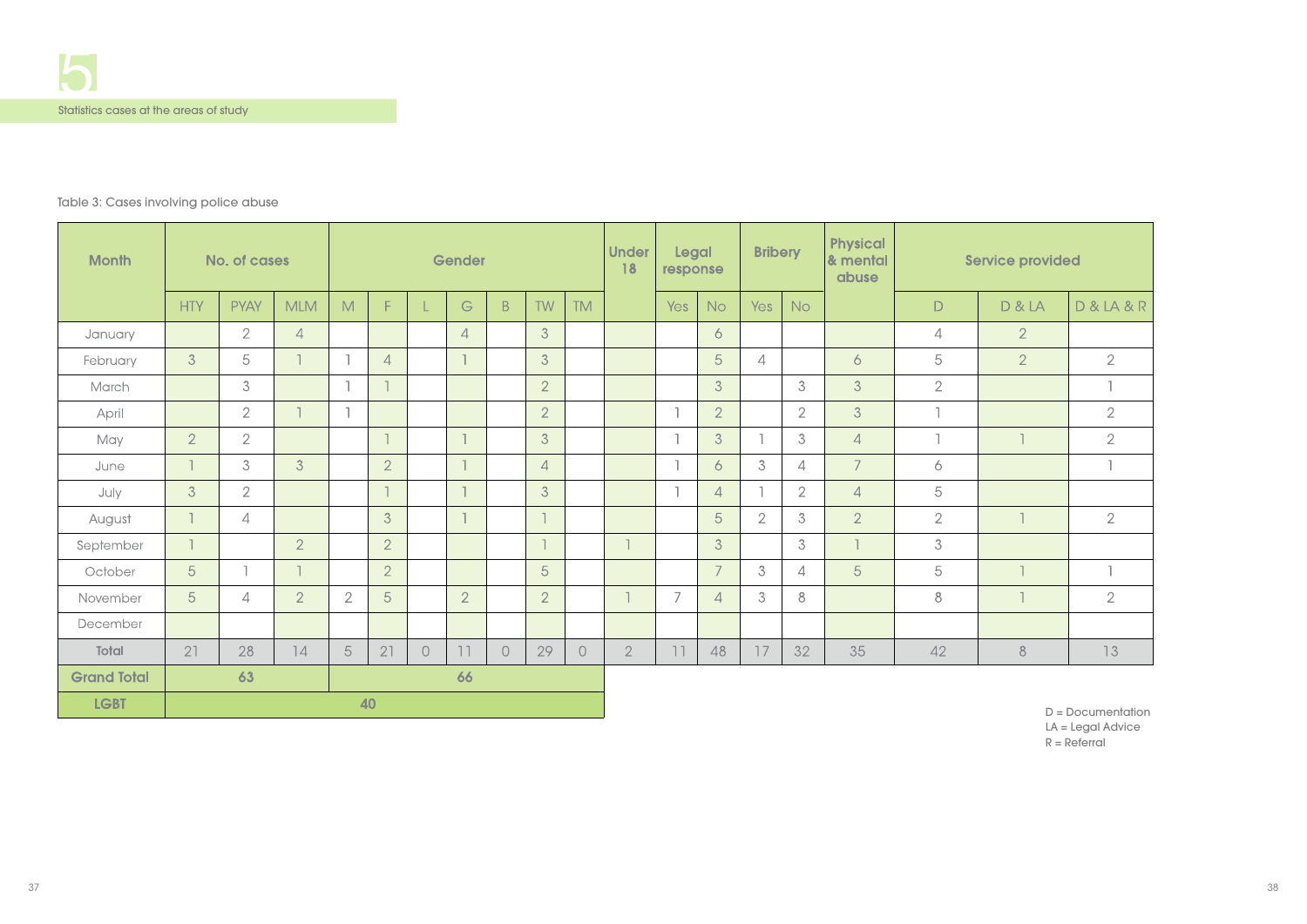| <b>Month</b>       |                | No. of cases   |                |                          |                                  |            | Gender |                |                |           | <b>Under</b><br>18 | Legal<br>response |                | <b>Rights to</b><br>defense |                | <b>Service provided</b> |                |                |  |
|--------------------|----------------|----------------|----------------|--------------------------|----------------------------------|------------|--------|----------------|----------------|-----------|--------------------|-------------------|----------------|-----------------------------|----------------|-------------------------|----------------|----------------|--|
|                    | <b>HTY</b>     | <b>PYAY</b>    | <b>MLM</b>     | M                        | F                                |            | G      | $\overline{B}$ | <b>TW</b>      | <b>TM</b> |                    | Yes               | No             | Yes                         | No             | $\mathsf{D}$            | D & LA         | D & LA & R     |  |
| January            | $\overline{4}$ | $3 -$          | 5              | $\overline{2}$           |                                  |            | 8      |                | 10             |           |                    | 12                |                |                             | 12             | $\overline{7}$          | $\overline{4}$ |                |  |
| February           | $\overline{4}$ | 3 <sup>1</sup> | $\overline{1}$ |                          |                                  |            | 3      |                | 5              |           |                    | 3                 | $\overline{1}$ |                             | $\mathcal{S}$  | $\overline{7}$          |                |                |  |
| March              | 3              | $3 -$          | $\overline{1}$ | $\overline{2}$           |                                  |            |        |                | $\overline{4}$ |           | $\mathcal{S}$      | $\overline{4}$    | $\mathcal{S}$  |                             | $\overline{4}$ | 5                       | I.             |                |  |
| April              | 5              |                |                |                          |                                  |            |        |                | 5              |           |                    | 5                 |                |                             | $\overline{4}$ |                         | 4              |                |  |
| May                | $\overline{4}$ |                |                |                          |                                  |            |        |                | $\overline{4}$ |           | $\overline{2}$     | $\overline{4}$    |                |                             | $\overline{4}$ | $\overline{4}$          |                |                |  |
| June               | $\overline{2}$ |                |                |                          |                                  |            |        |                | 3              |           |                    | 3                 |                |                             | $\overline{2}$ |                         | п              |                |  |
| July               | 3              |                |                |                          |                                  |            |        |                | $\mathcal{S}$  |           |                    | $\mathcal{S}$     |                | $\mathcal{S}$               |                |                         | $\overline{2}$ | $\overline{2}$ |  |
| August             | 5              |                |                |                          |                                  |            |        |                | 5              |           |                    | 5                 |                |                             | $\overline{4}$ | $\overline{2}$          |                |                |  |
| September          | $\sigma$       |                |                |                          |                                  |            |        |                | 6              |           |                    | 6                 |                | $\overline{2}$              | $\overline{4}$ | $\overline{2}$          |                | $\sqrt{4}$     |  |
| October            | $\overline{4}$ |                |                | $\overline{2}$           |                                  |            |        |                | $\overline{4}$ |           | $\overline{2}$     | 5                 |                | $\overline{2}$              | $3 -$          | 5                       |                |                |  |
| November           | $\mathcal{S}$  |                |                | $\overline{\phantom{a}}$ |                                  |            |        |                | $\mathcal{S}$  |           |                    | 3                 |                | $\overline{2}$              |                |                         |                | 3              |  |
| December           |                |                |                |                          |                                  |            |        |                |                |           |                    |                   |                |                             |                |                         |                |                |  |
| Total              | 43             | 14             | 8              | 8                        | $\begin{array}{c} \n\end{array}$ | $\bigcirc$ | 16     | $\bigcirc$     | 52             | $\cup$    | $10$               | 54                | 7              | 13                          | 41             | 36                      | 12             | 17             |  |
| <b>Grand Total</b> | 65<br>76       |                |                |                          |                                  |            |        |                |                |           |                    |                   |                |                             |                |                         |                |                |  |
| <b>LGBT</b>        | 68             |                |                |                          |                                  |            |        |                |                |           |                    |                   |                |                             |                |                         |                |                |  |

Table 4: Cases involving 'Yangon Police Act 1899 - 30 (c)(d)' or 'Police Act 1945 - 35(c)(d)'

"Paragraph (c) and (d) of Yangon Police Act 30(1899)/ Police Act 35(1945) states: (c) any person found between sunset and sunrise having his face covered or otherwise disguised, who is unable to give a satisfactory account himself;

(d) any person found within the precincts of any dwelling-house or otherbuilding whatsoever, or in any back-drainage space, or on board any vessel, without being able satisfactorily to account for his presence thereinmay be taken into custody by any police-officer without a warrant, and shall be punishable on conviction with imprisonment for a term which may extend to three months."

D = Documentation LA = Legal Advice R = Referral